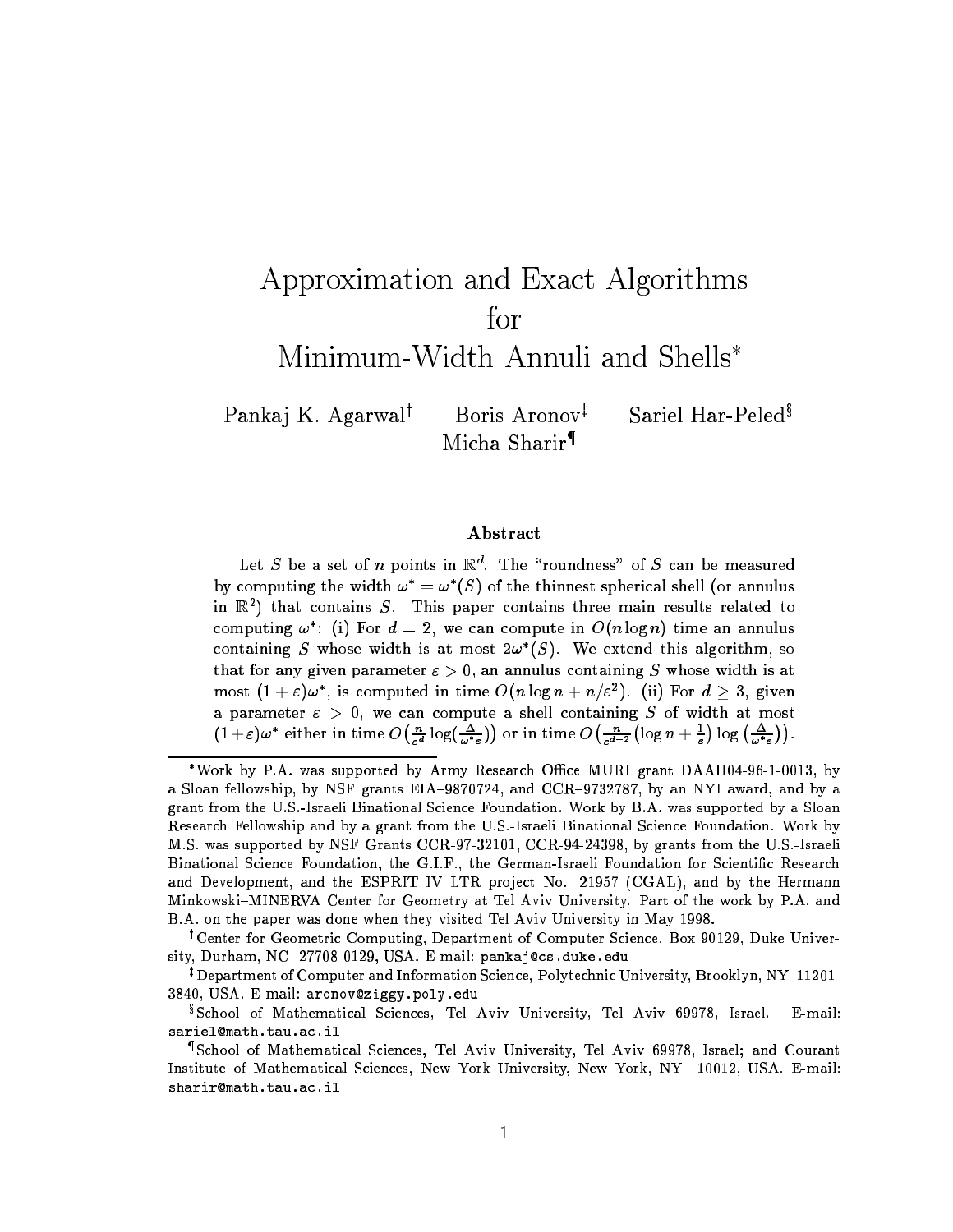(iii) For  $d=3$ , for any fixed  $\delta > 0$ , we present an  $O(n^{3-1/19+\delta})$ -time algorithm to compute a minimum-width shell containing S.

# 1 Introduction

Let S be a set of n points in  $\mathbb{R}^d$ . The roundness of S can be measured by approximating S with a sphere  $\Gamma$  so that the maximum distance between a point of S and  $\Gamma$ is minimized, i.e., by computing

$$
\min_{c\in\mathbb{R}^{\bm{d}},\bm{r}\in\mathbb{R}}\max_{\bm{p}\in\bm{S}}|d(p,c)-r|.
$$

For  $c\, \in\, \mathbb{R}^{\,d}$  and for  $r,R\, \in\, \mathbb{R}$  with  $0\, \leq\, r\, \leq\, R,$  we define the spherical shell (shell, for short, and, in the plane, annulus)  $A(c, r, R)$  to be the closed region lying between the two concentric spheres of radii r and R centered at c. The width of  $\mathcal{A}(c, r, R)$  is  $R - r$ . The problem of measuring the roundness of S is equivalent to computing a shell,  $\mathcal{A}^{*}(S)$ , of the smallest width that contains  $S$ . See Figure 1.



Figure 1: The annulus  $\mathcal{A}^*(S)$ .

The main motivation for computing a minimum-width shell or annulus comes from metrology. For example, the circularity of a two-dimensional object  $O$  in the plane is measured by sampling a set S of points on the surface of O (e.g., using coordinate measurement machines) and computing the width of the thinnest shell containing  $S$  [19]. Motivated by this and other applications, the problem of computing  $\mathcal{A}^{*}(S)$  in the plane has been studied extensively [1, 5, 6, 7, 16, 17, 20, 24, 26, 28, 29,  $30, 31, 33, 34, 36$ . Ebara *et al.* [16] noticed that in the planar case the center of  $\mathcal{A}^*(S)$  is a vertex of the overlay of the nearest- and farthest-neighbor Voronoi diagrams of S. This property was later refined and extended in  $[30, 34]$ . These observations immediately lead to an  $O(n^2)$ -time algorithm for computing  $\mathcal{A}^*(S)$  in the plane. Subquadratic algorithms were later developed in [1, 5, 6]. The asymptotically fastest known randomized algorithm, by Agarwal and Sharir [5], computes  $\mathcal{A}^*(S)$  in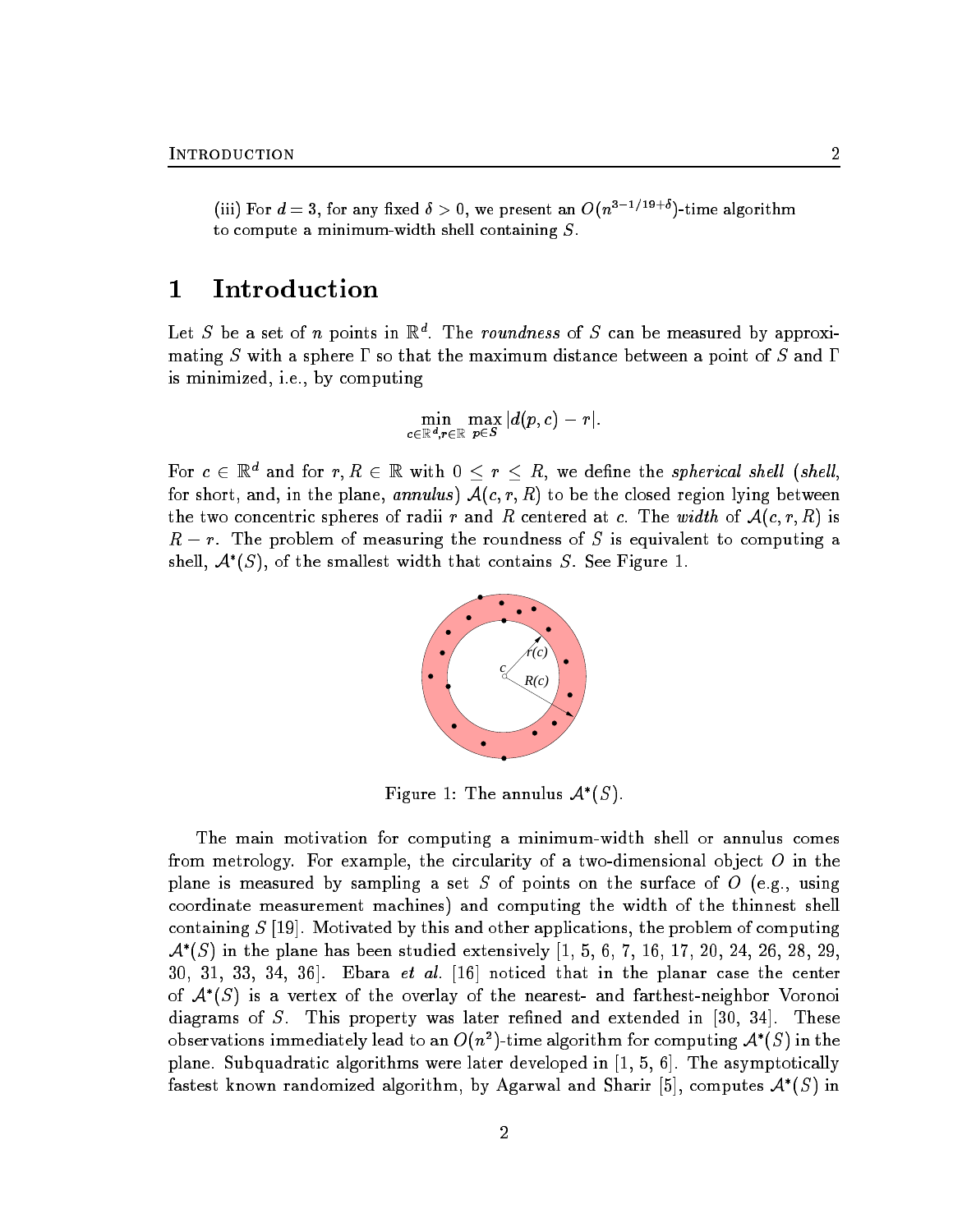expected time  $O(n^{3/2+\epsilon})$ , for any  $\epsilon > 0$ . Since the subquadratic algorithms are rather complicated, simpler and faster algorithms have been developed for various special cases  $[11, 14, 24, 35]$ . Mehlhorn *et al.*  $[26]$  and Kumar and Sivakumar  $[23]$  have studied this problem under the *probing model* in which the set  $S$  of sample points is chosen adaptively; see the original papers for details.

Very little is known about computing  $\mathcal{A}^*(S)$  efficiently in higher dimensions. Extending the observation by Ebara *et al.*  $|10|$  to  $\mathbb{R}^2$ , it can be shown that the center of  $\mathcal{A}^{*}(S)$  is the intersection point of an edge of the nearest-neighbor Voronoi diagram of S with a face of the farthest-neighbor Voronoi diagram of  $S$ , or vice versa. Using this fact,  $\mathcal{A}^{*}(S)$  can be computed in  $O(n^3\log n)$  time [14]. This idea can also be extended to higher dimensions.

This paper contains three main results.

(i) For  $d \geq 2$ , given a parameter  $\varepsilon > 0$ , we present simple algorithms that run either in time  $O\left(\frac{n}{\varepsilon^d} \log\left(\frac{\Delta}{\omega^* \varepsilon}\right)\right)$ or in  $O(\frac{n}{d})$  $\varepsilon$  "  $\left(\log n + \frac{1}{\varepsilon}\right)$  $\big) \log \big( \frac{\Delta}{\omega^* \varepsilon} \big)$  $\sim$ for computing a shell that contains S and whose width is at most  $(1+\varepsilon)\omega^*$ , where  $\omega^*$  is the width of  $\mathcal{A}^*(S)$ and  $\Delta = \text{diam}(S)$  is the diameter of S (Section 3). If the middle radius (i.e., average of the inner and outer radii) of  $\mathcal{A}^*(S)$  is at most U  $\cdot$  diam(S), then the running time of the algorithms are  $O((n/\varepsilon^d)\log U)$  and  $O\big(\frac{n\log n}{\varepsilon^{d-2}}\big)$  $\varepsilon$  "  $\left(\log n + \frac{1}{\varepsilon}\right)$  $\log U$ , respectively. In this case, we can expect the contract of  $\mathcal{A}$ most practical situations,  $U$  is a constant. For example, if the input points span an angle of at least  $\theta$  with respect to the center of  $\mathcal{A}^*(S), U = O(1/\theta).$ 

A main idea used in the algorithms is the observation that, in the plane, the minimum-area annulus containing S can be used to approximate  $\mathcal{A}^*(S)$ , and while this approximation might not always be good, it can at least be computed in linear time using linear programming. We refine this idea and extend it to higher dimensions to achieve the bounds stated above.

(ii) We describe simpler, faster algorithms for  $d = 2$ . We first describe in Section 4.1 a very simple  $O(n \log n)$ -time algorithm for computing an annulus that contains S and whose width is at most twice that of  $\mathcal{A}^*(S)$ . Duncan *et al.* [14] had described an approximation algorithm under some assumptions on the distribution of input points. No near-linear time algorithm with constant-factor approximation was previously known.

We then combine this algorithm with the previous one to obtain a  $(1 + \varepsilon)$ approximation algorithm. Given a parameter  $\varepsilon > 0$ , we compute in  $O(n\log_{}n + n/\varepsilon^2)$ time an annulus that contains S whose width is at most  $(1 + \varepsilon)\omega^*$ , where  $\omega^*$  is the width of  $\mathcal{A}^*(S)$  (Section 4.2).

(iii) For  $d = 3$ , we present a randomized algorithm for the exact computation of  $\mathcal{A}^*(S)$  (Section 5). For any fixed  $\delta > 0$ , the algorithm's running time is  $O(n^{3-1/19+\delta})$ . with high probability. Although our algorithm is complicated, it is the first subcubic algorithm for the exact version of this problem.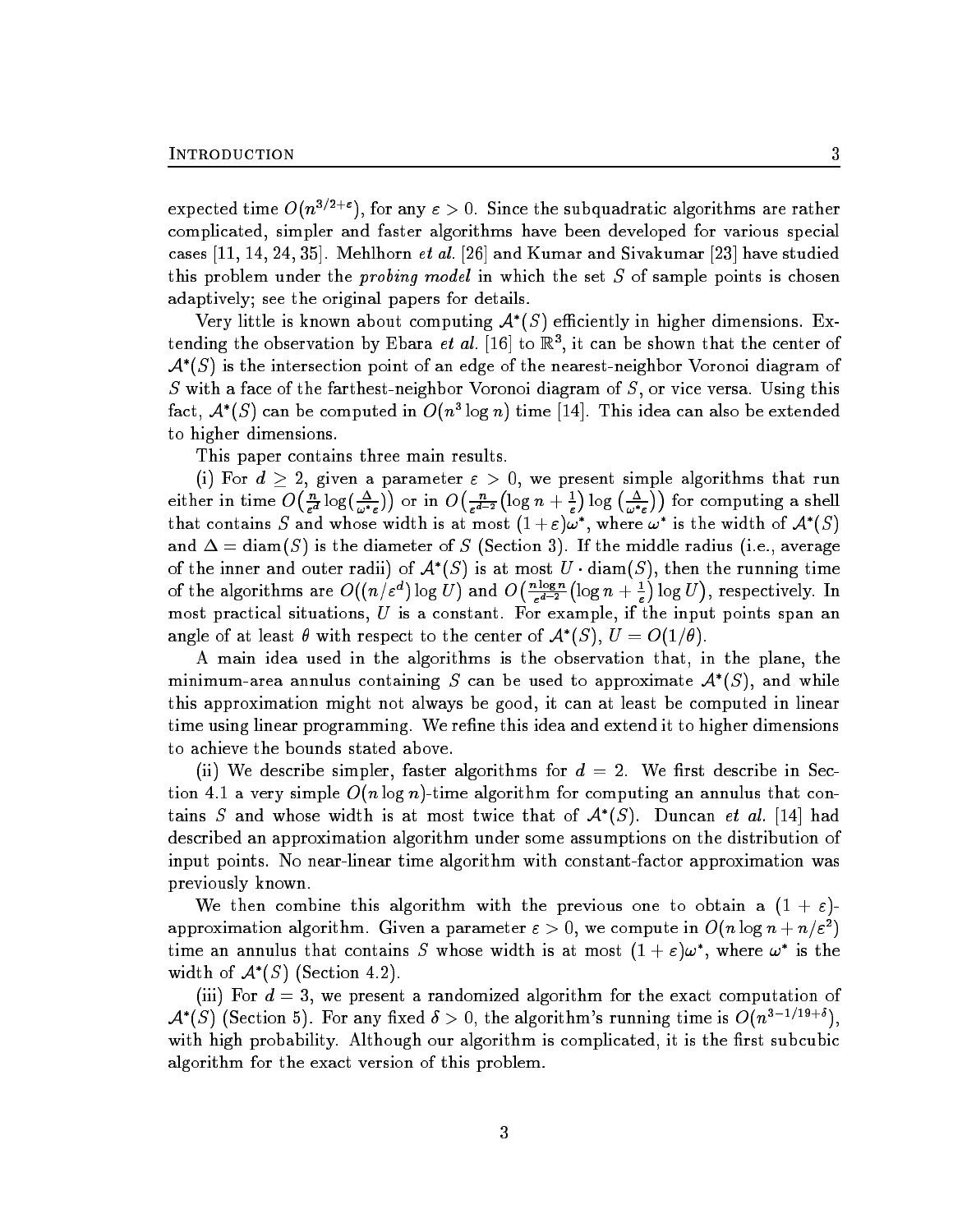### 2 Geometric Preliminaries

Let S be a set of  $n$  points in  $\mathbb{R}^d$ . For a point  $p \in \mathbb{R}^d$ , let r(p) (resp.  $\mathrm{R}(p)$ ) denote the distance between p and its nearest (resp. farthest) neighbor in S.  $\mathcal{A}(p, r(p), R(p))$  is the shell of smallest width that is centered at  $p$  and contains  $S$ , which we denote by  $\mathcal{A}(p)$ . In what follows, unless we consider the problem specifically in the plane, we will use the term "shell" to refer to a spherical shell in dimension higher than two and to an annulus in two dimensions. Set

$$
\omega(p) = \mathrm{R}(p) - \mathrm{r}(p) \quad \text{and} \quad r_{\mathrm{mid}}(p) = \frac{\mathrm{R}(p) + \mathrm{r}(p)}{2}.
$$

We put  $\omega^* = \omega^*(S) = \min_{p \in \mathbb{R}^d} \omega(p)$  and denote by  $\mathcal{A}^* = \mathcal{A}^*(S)$  a shell of width  $\omega^*$ containing S. Note that the  $\omega^*$  may not be attained by any finite point, in which case  $\mathcal{A}^*(S)$  is a slab enclosed between two parallel hyperplanes, and  $\omega^*(S)$  is then the standard *width* of S. See Figure 2 for an illustration of this case. The following lemma states two simple but useful properties of  $r_{mid}(p)$ .



Figure 2: The minimum-width annulus is realized by a center at infinity

**Lemma 2.1** Let S be a finite set of points in  $\mathbb{R}^d$ . For any  $p, q \in \mathbb{R}^d$ , we have the fol lowing:

 $(i)$   $r_{\text{mid}}(p) \geq R(p)/2 \geq \text{diam}(S)/4.$ 

$$
(ii)\ \left|r_{\text{mid}}(p) - r_{\text{mid}}(q)\right| \leq d(p,q) \leq r_{\text{mid}}(p) + r_{\text{mid}}(q).
$$

Proof: (i) is trivial to prove. To show (ii), use the inequalities

$$
\mathrm{r}(p)\leq d(p,q)+\mathrm{r}(q),\ \mathrm{R}(p)\leq d(p,q)+\mathrm{R}(q),\ d(p,q)\leq \mathrm{r}(p)+\mathrm{R}(q),
$$

whose proofs are straightforward.  $\Box$ 

Let  $\text{Vor}_N(S)$  (resp.  $\text{Vor}_F(S)$ ) denote the nearest-neighbor (resp. farthest-neighbor) Voronoi diagram of S. For  $d = 2$ , let  $\text{Vor}_N(S, \ell)$  denote the nearest-neighbor Voronoi

4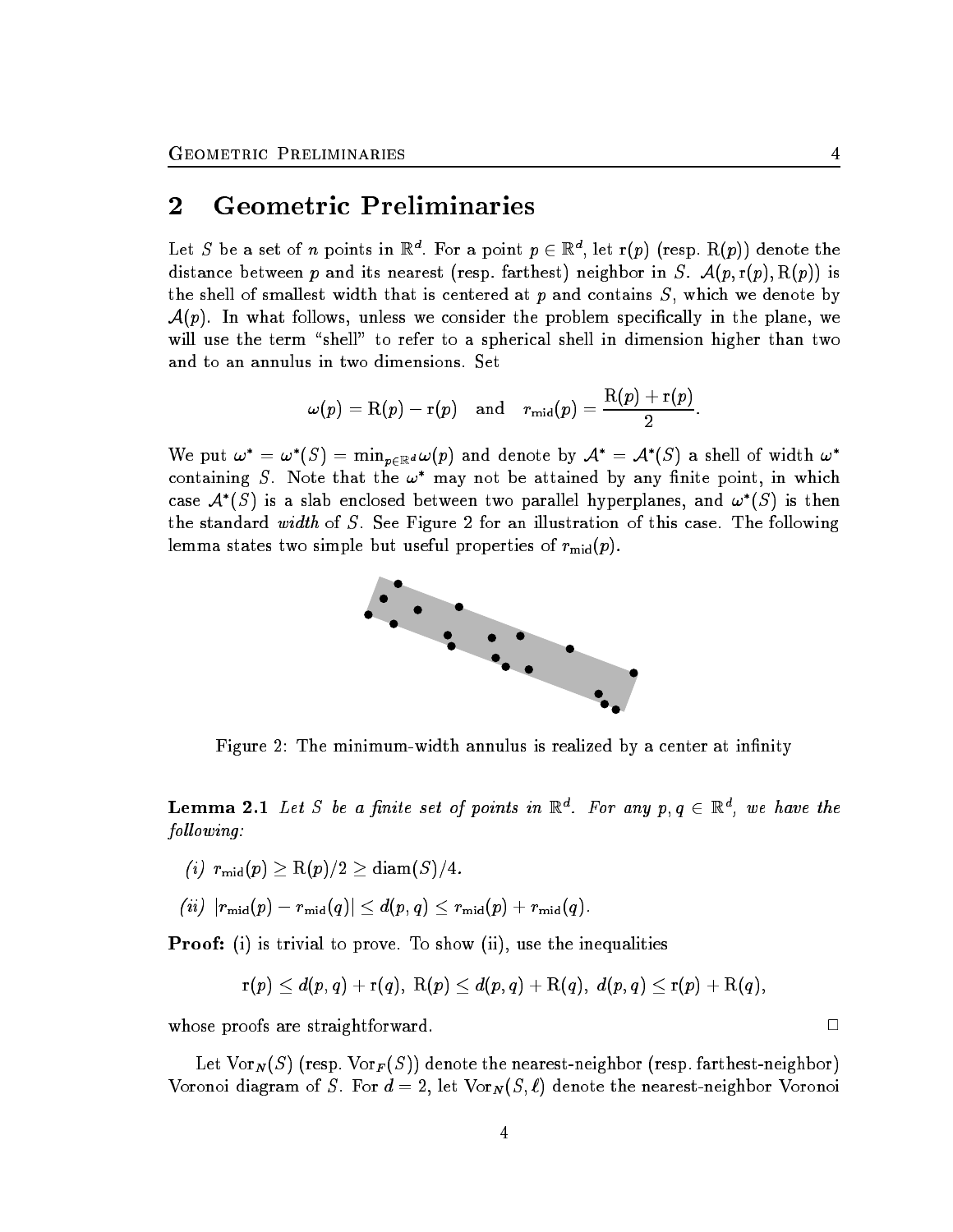diagram of S restricted to a line  $\ell$ . That is,  $\text{Vor}_N (S, \ell)$  is the partition of  $\ell$  into maximal intervals so that the same point of  $S$  is closest to all points within each interval. The vertices of  $\text{Vor}_N(S, \ell)$  are the intersection points of  $\ell$  with the edges of Vor<sub>N</sub> $(S)$ . We can obviously compute Vor<sub>N</sub> $(S, \ell)$  in  $O(n \log n)$  time by first computing the entire Vor $_N(S)$  and then intersecting  $\ell$  with the diagram. However, Vor $_N(S, \ell)$ can be computed directly, in  $O(n \log n)$  time, using a considerably simpler algorithm; see e.g. [27]. As an alternative, after having computed  $\text{Vor}_N(S)$ , we can compute  $\text{Vor}_N(S, \ell)$  in  $O(n)$  time by tracing  $\ell$  through  $\text{Vor}_N(S)$ . We define  $\text{Vor}_F(S, \ell)$  analogously; it can also be computed either directly in  $O(n \log n)$  time or in  $O(n)$  time after having computed  $\text{Vor}_F(S)$ .

#### 3 An Approximation Algorithm in Any Dimension 3

Let S be a set of n points in  $\mathbb{R}^d$ . Set  $\Delta = \text{diam}(S)$ . We will first describe an approximation algorithm for computing the thinnest shell  $\mathcal{A}(p)$  containing S with the constraint that

$$
r_{\rm mid}(p) = ({\rm r}(p) + {\rm R}(p))/2 \leq U \cdot \Delta
$$

for some given parameter  $U\,\in\,\mathbb{R}_+$  Let  $\mathcal{A}^{*}(S,U)$  denote this constrained minimumwidth shell, and let  $\omega^*(S,U)$  denote the width of  $\mathcal{A}^*(S,U)$ . Computing  $\mathcal{A}^*(S,U)$  can be formulated as the following optimization problem in the variables  $(x_1, x_2, \ldots, x_d, r, R)$ : Find

$$
\min \ R-r \\ \\ r \leq \left( \sum_{i=1}^d (x_i - p_i)^2 \right)^{1/2} \leq R \qquad \forall p = (p_1, \ldots, p_d) \in S \\ \\ r+R \leq 2U\Delta.
$$

Let C be a d-dimensional hyper-rectangle of the form  $\prod_{i=1}^{d} [\alpha_i, \beta_i]$ . We define another constrained shell  $\mathcal{E}(S, C)$  (which becomes, when  $d = 2$ , the minimum-area annulus containing S with center constrained to lie in  $C$ ), in the same variables, as follows:

$$
\min R^2 - r^2
$$
\n
$$
r \le \left(\sum_{i=1}^d (x_i - p_i)^2\right)^{1/2} \le R \qquad \forall p = (p_1, \dots, p_d) \in S
$$
\n
$$
\alpha_i \le x_i \le \beta_i \qquad \qquad 1 \le i \le d.
$$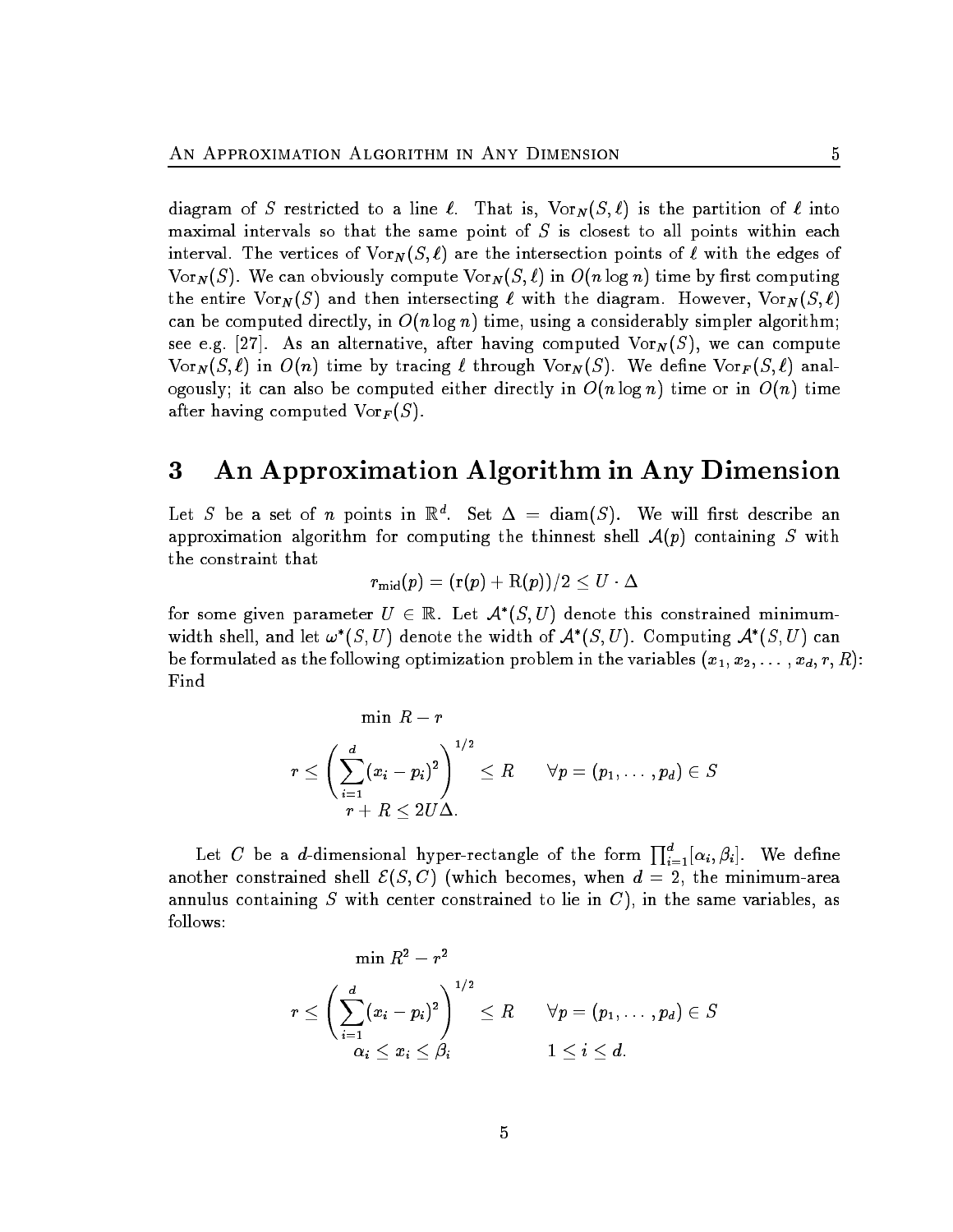If we substitute  $\Sigma$  for  $R^2-\sum_{i=1}^dx_i^2$  and  $\sigma$  for  $r^2-\sum_{i=1}^dx_i^2,$  then  $\Sigma-\sigma=R^2-r^2,$ and we can restate the optimization problem defining  $\mathcal{E}(S, C)$  as:

$$
\min \limits \Sigma - \sigma \newline \sigma \leq - \sum_{i=1}^{d} 2p_{i}x_{i} + \sum_{i=1}^{d} p_{i}^{2} \leq \Sigma \qquad \forall p = (p_{1}, \ldots, p_{d}) \in S \newline \alpha_{i} \leq x_{i} \leq \beta_{i} \qquad \qquad 1 \leq i \leq d.
$$

This is, however, an instance of linear programming with  $d+2$  variables, and can be solved in  $O(n)$  time [15, 25], provided  $d$  is a constant. Let  $\hat{\omega}(S, C)$  denote the width of  $\mathcal{E}(S, C)$ .

We now describe our approximation algorithm. Let  $C(p, s)$  be the d-dimensional axis-parallel cube of side length  $s$  and centered at  $p$ .

Algorithm APPROX SHELL  $(S, U, \varepsilon)$ 

- 1. Compute  $\mathcal{E}(S, \mathbb{R}^d)$ . If  $\hat{\omega}(S, \mathbb{R}^d) = 0$ , then return  $\mathcal{E}(S, \mathbb{R}^d)$ .
- 2. Pick a point  $o \in S$  and set  $\mathfrak{C} = C(o, (2U + 2)\Delta)$ .
- 3. Partition C into a collection  $C = \{C_1, \ldots, C_k\}$  of axis-parallel cubes so that, for all points p, q inside the same cube  $C_i$ ,  $r_{\text{mid}}(p) \leq (1 + \varepsilon)r_{\text{mid}}(q)$ .
- 4. For each  $C_i \in \mathcal{C}$ , compute  $A_i = \mathcal{E}(S, C_i)$ .
- 5. Return the thinnest shell among  $A_1, \ldots, A_k$ .

**Lemma 3.1** APPROX\_SHELL $(S, U, \varepsilon)$  returns a shell whose width is at most  $(1 +$  $\varepsilon) \omega^* (S, U).$ 

 $\mathbf{Proof}\text{: If }\hat{\omega}(S,\mathbb{R}^d)=0, \text{ then the lemma is obvious. Otherwise, let }p \text{ be the center of }$  $\mathcal{A}^*(S,U)$ . Since  $r_{\rm mid}(o) \leq {\rm R}(o) \leq \Delta$  and  $r_{\rm mid}(p) \leq U\Delta$ , we have, by Lemma 2.1(ii), that  $p \in \mathfrak{C}$ . Let  $C_i$  be the cube containing p. Let  $q \in C_i$  be the center of  $\mathcal{E}(S, C_i)$ . Then

$$
\begin{array}{rcl} \mathrm{R}^2(q) - \mathrm{r}^2(q) & \leq & \mathrm{R}^2(p) - \mathrm{r}^2(p), \,\, \mathrm{or} \\ r_\mathrm{mid}(q) \omega(q) & \leq & r_\mathrm{mid}(p) \omega(p). \end{array}
$$

Equivalently,

$$
\omega(q)\leq \frac{r_{\text{mid}}(p)}{r_{\text{mid}}(q)}\omega(p)\leq (1+\varepsilon)\omega^*(S,U).
$$

We now describe how to partition  $\mathfrak C$  into the collection  $\mathcal C$ . A similar construction is described in [21].

 $\Box$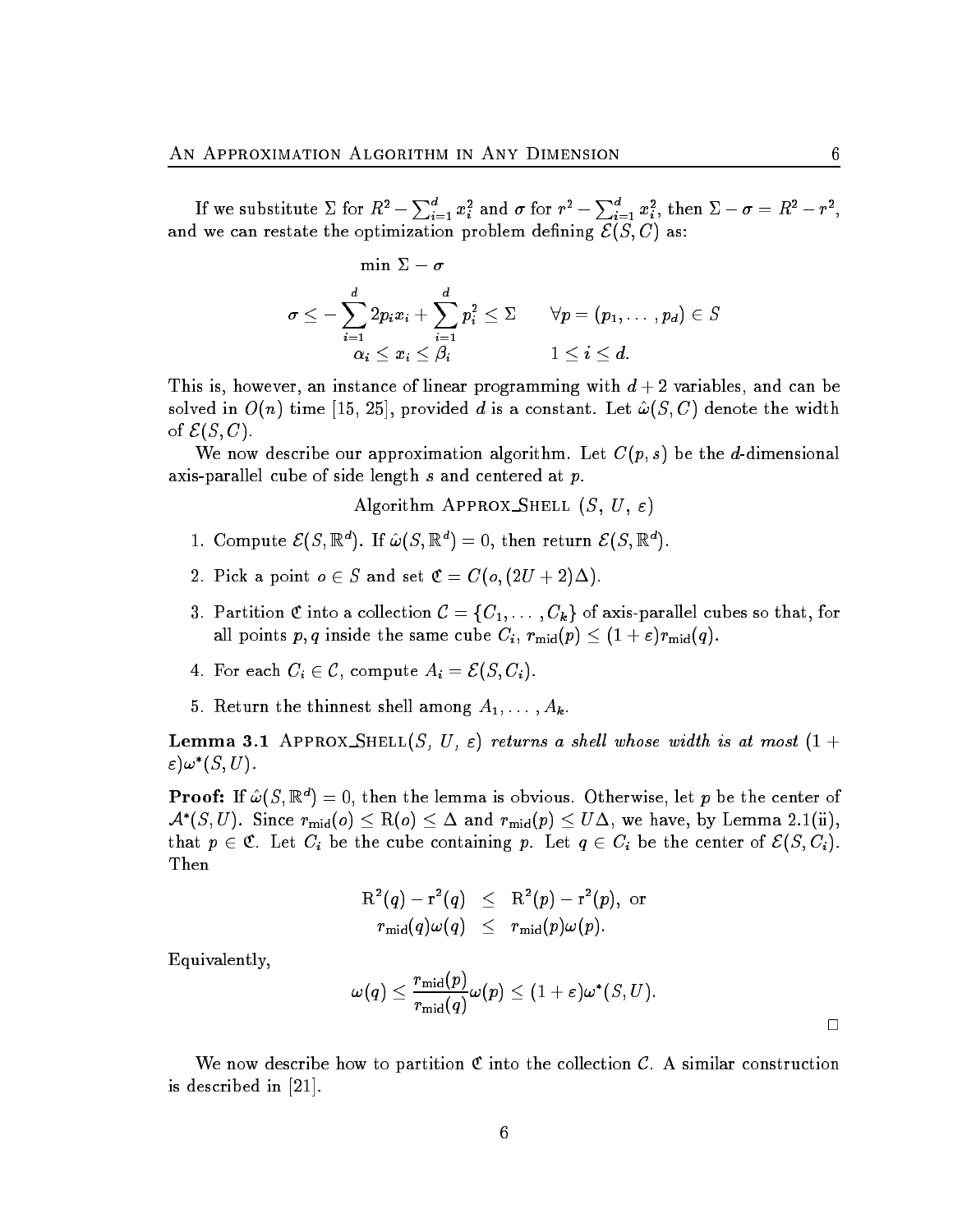**Lemma 3.2** Let U,  $\varepsilon$  be two positive numbers. Then  $\mathfrak{C} = C(o, (2U + 2)\Delta)$  can be partitioned into a set C of  $O((1/\varepsilon)^d \log U)$  cubes so that in each cube C of the partition,  $r_{\text{mid}}(p) \leq (1 + \varepsilon)r_{\text{mid}}(q)$  for all  $p, q \in C$ . This tiling can be computed in  $O(n + \varepsilon)$  $(1/\varepsilon)^d \log U$ ) time.



Figure 3: Tiling of  $\mathfrak{C}$ .

**Proof:** Let  $\mu$  be a real number such that  $\Delta/2 \leq \mu \leq \Delta$ . (See [18] for a simple  $O(n)$ algorithm for approximating the diameter to within a factor of  $\sqrt{3}$  in any dimension. Alternatively, fix any  $p \in S$  and take  $\mu = R(p) \geq \Delta/2$ , by Lemma 2.1(i).)

Set  $m = \lceil \log_2(U + 1) \rceil$ . For  $i = 1, \ldots, m$ , we define

$$
B_0=C(o,4\mu),\quad B_i=C(o,2^{i+2}\mu)\setminus C(o,2^{i+1}\mu).
$$

We can tile  $B_0$  by  $O(1/\varepsilon^d)$  axis-parallel cubes having side length  $r_0 = \mu \varepsilon/(4\sqrt{d})$ . Let C be a cube in this tilling. For  $p, q \in C$ , we have, by Lemma 2.1,

$$
\begin{array}{lcl} r_{\operatorname{mid}}(p) & \leq & r_{\operatorname{mid}}(q)+d(p,q) \leq r_{\operatorname{mid}}(q)+\varepsilon\mu/4 \\ & \leq & (1+\varepsilon)r_{\operatorname{mid}}(q), \end{array}
$$

since  $r_{\text{mid}}(q) \geq \Delta/4 \geq \mu/4$ .

Let  $r_i = 2^i \mu \varepsilon / \sqrt{d}$ , for  $i = 1, \ldots, m$ .  $B_i$  can be tiled by

$$
O\left(\left(\frac{2^{i+2}\mu}{r_i}\right)^d\right) = O\left(\left(\frac{2^{i+2}\mu}{2^i\mu\varepsilon/\sqrt{d}}\right)^d\right) = O\left(\frac{1}{\varepsilon^d}\right)
$$

axis-parallel cubes with side length  $r_i$ , for  $i = 1, \ldots, m$ .

Let C be a cube in this tiling of  $B_i$ , and let  $p, q$  be two points in C. Using Lemma 2.1 (ii) and the fact that  $r_{mid}(o) \leq \Delta \leq 2\mu$ , we have

$$
r_{\text{mid}}(q) \geq d(q,o) - r_{\text{mid}}(o) \geq 2^{i+1}\mu - 2\mu \geq 2^i\mu.
$$

7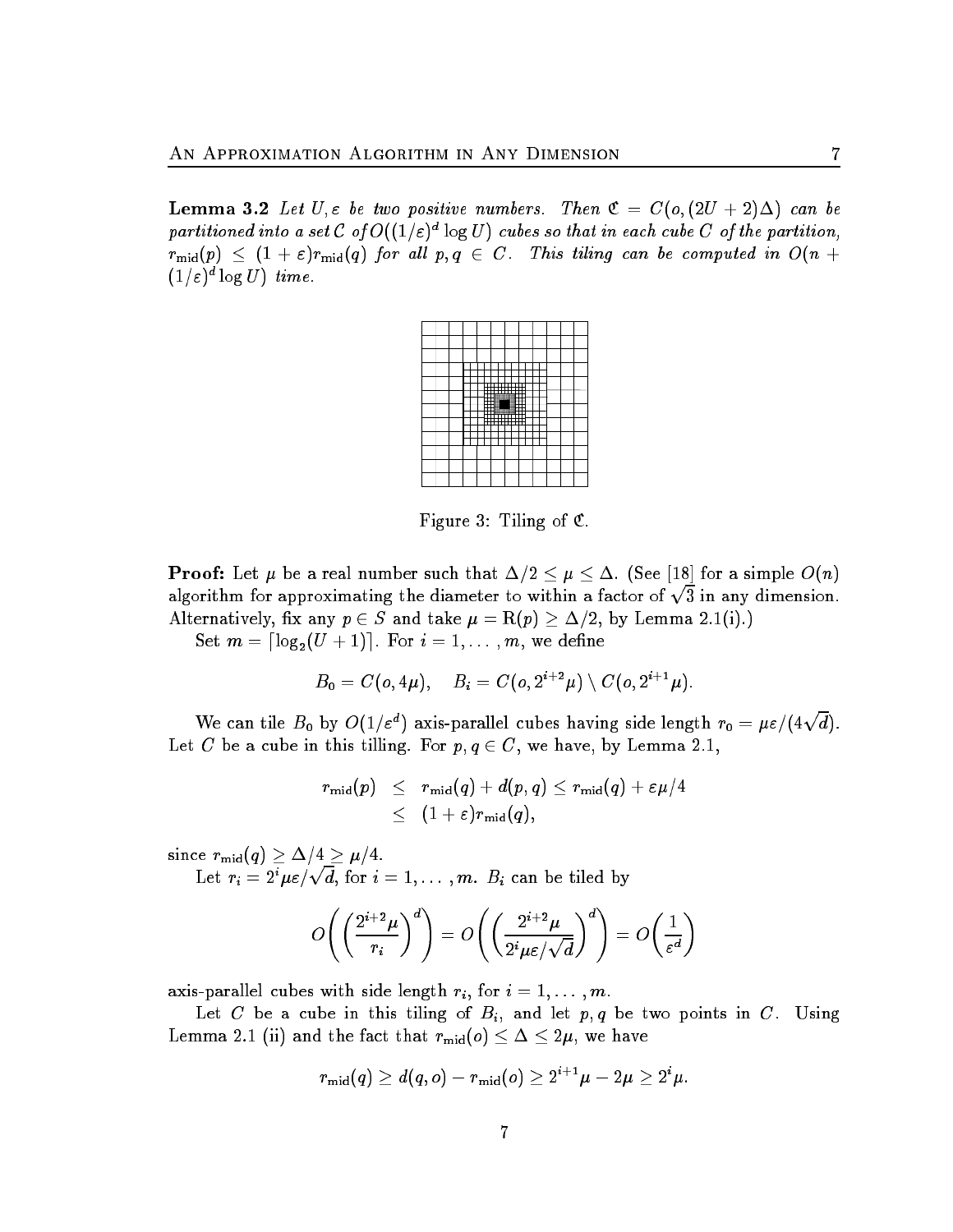We also have

$$
\begin{array}{rcl} r_{\operatorname{mid}}(p) & \leq & r_{\operatorname{mid}}(q)+d(q,p) \leq r_{\operatorname{mid}}(q)+\sqrt{d}r_i \\ \\ & = & r_{\operatorname{mid}}(q)+2^i\mu\varepsilon \leq r_{\operatorname{mid}}(q)(1+\varepsilon).\end{array}
$$

See Figure 3 for an illustration of the resulting tiling. This completes the proof of the lemma, since  $B_m$  contains  ${\mathfrak C}$  and the total number of cubes is  $O((1/\varepsilon^d)\log U).$  The bound on the running time of this construction is obvious. <sup>2</sup>  $\Box$ 

**Theorem 3.3** Let S be a set of n points in  $\mathbb{R}^d$ ,  $\varepsilon > 0$ , and  $U > 0$ . One can compute a shell  $A \supset S$  whose width is at most  $(1+\varepsilon)\omega^*(S,U)$  either in time  $O((n/\varepsilon^d) \log U)$ 

$$
O\bigg(\frac{n}{\varepsilon^{d-2}}\bigg(\log n+\frac{1}{\varepsilon}\bigg)\log U\bigg).
$$

**Proof:** The first bound on the running time is a consequence of the preceding discussion: We spend  $O(n)$  time on each cube of C, and C has  $O((1/\varepsilon^d)\log U)$ cubes. The second bound follows by observing that the execution of the algorithm Approx Shell can be interpreted as follows: We compute <sup>a</sup> sequence of cubes  ${\cal C}_1,\ldots\, ,{\cal C}_m,$  where  $m\,=\,O(\log U).$  Each such cube is decomposed into  $O(1/\varepsilon^d)$  subcubes using an appropriate uniform grid. For each subcube C we obtain  $\mathcal{E}(S, C)$  as a solution of an appropriate linear programming problem.

Let  $\mathcal{C}_i$  be such a cube, and let  $V = \{C_1, \ldots, C_{\mu}\}\$ be the resulting decomposition of  $C_i$  into subcubes. The linear programming instances on each  $C_j$  are almost identical except for the 2d inequalities restricting the solution to lie inside  $C_j$ . This implies that, with the possible exception of one subcube, the solutions to all those linear programming instances must lie on the boundaries of the respective cubes  $C_1, \ldots, C_{\mu}$ . Moreover, the solution of the at most one instance of the linear programming that does lie in the interior of its cube, can be computed directly, by solving a single linear-programming instance, without restricting the location of the solution to any subcube (i.e. by dropping the inequalities  $\alpha_i \leq x_i \leq \beta_i$ ).

In particular, we conclude that we can reduce the d-dimensional problem to a  $(d-1)$ -dimensional problem, as follows:

- Solve the unrestricted version of the linear programming (i.e., compute the global \minimum area" shell).
- For each axis-parallel  $(d-1)$ -dimensional hyperplane H of the grid defining the decomposition V, find recursively a  $(1 + \varepsilon)$ -approximate shell containing S whose center is constrained to lie on  $H \cap C_i$ . There are  $O(d/\varepsilon)$  such hyperplanes.
- Return the shell of minimum width among all those generated by the algorithm.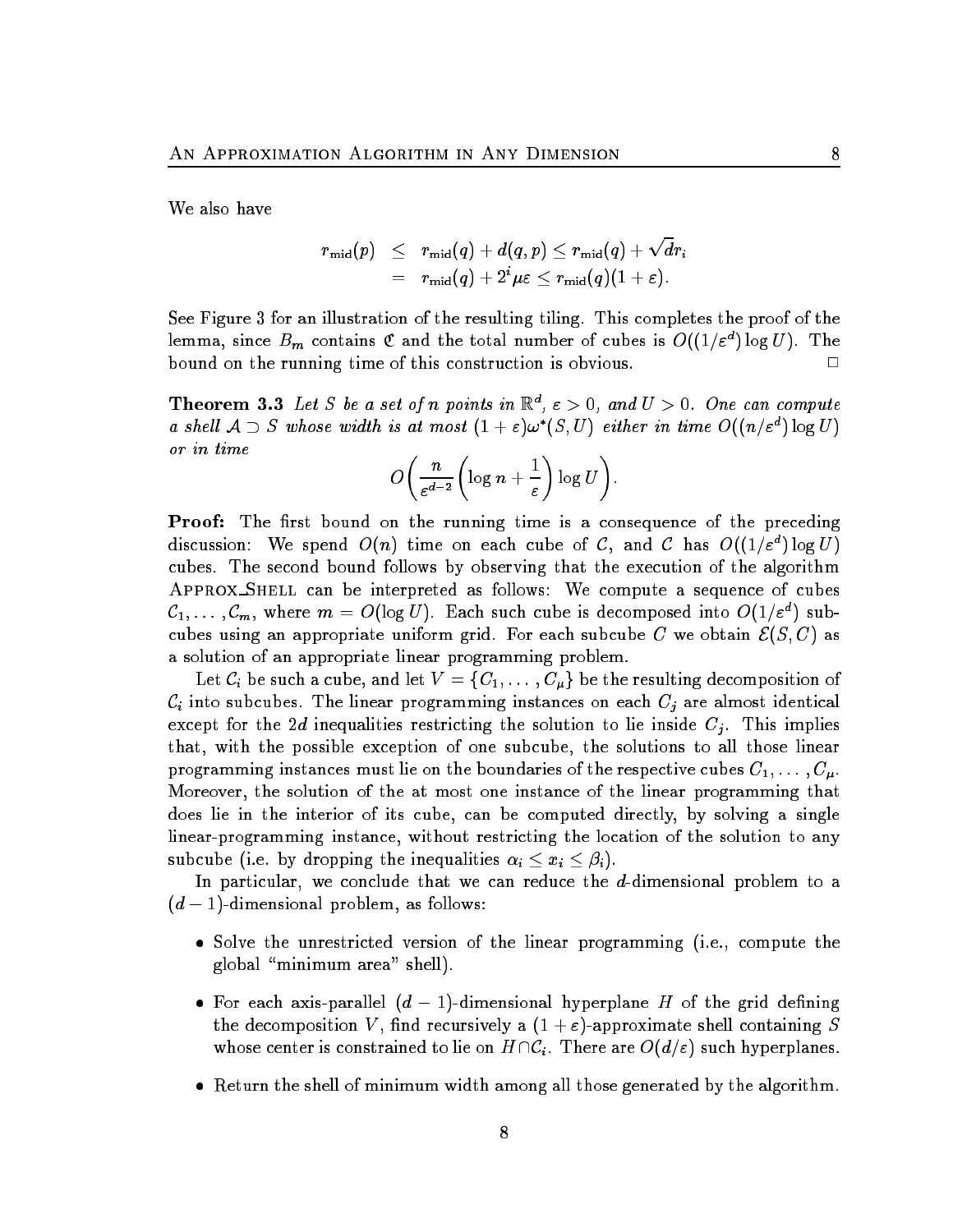The recursion bottoms out at  $d = 2$ , where we proceed as follows. Let H be our two-dimensional plane. We can compute in  $O(n \log n)$  time the maps induced on H by the d-dimensional nearest- and furthest-neighbor Voronoi diagrams of S (those maps are called power diagrams [8], they have linear complexity, and they can be computed in  $O(n \log n)$  time). Our target is to approximate the minimum difference between the farthest and nearest neighbors of points on  $H$  (this is the width of the minimum-width shell whose center is restricted to lie on  $H$ ). We note that we can compute this minimum along a line  $\ell$  in  $O(n)$  time, by performing a walk through the overlay of those two diagrams along  $\ell$ . We do this along each line of the grid, and also solve the global linear-programming instance where the center of the shell is restricted to lie on H. Thus, we can solve a two-dimensional instance in  $O(n \log n + n/\varepsilon)$  time.

Overall, the recursive algorithm for the subcubes of  $C_i$  requires  $O((n/\varepsilon^{d-2})\log n +$  $n/\varepsilon^{d-1})$  time. Thus, solving all the linear programming instances for  ${\cal C}_1,\ldots\, {\cal C}_m$ requires

$$
O\!\left(\frac{n}{\varepsilon^{d-2}}\!\left(\log n+\frac{1}{\varepsilon}\right)\log U\right)
$$

Even though Theorem 3.3 is not fully satisfactory, for all practical purposes the assumptions in the theorem are reasonable. For example, in the plane, if the points in  $S$  span an angle of at least  $\theta \in [0, \pi/2]$  with respect to the center  $c$  of  $\mathcal{A}^*(S),$  then  $r_{\rm mid}(c) = O(\Delta/\theta)$ . In this case we can compute an annulus of that contains S and has width at most  $(1 + \varepsilon)\omega^*(S)$ , in time  $O(\frac{n}{\varepsilon^2} \log \frac{1}{\theta})$ .

For  $d = 2$  the algorithm of Theorem 3.3 can be further simplified and improved, by noting that in this case the power diagrams are (regular) nearest- and furthestneighbor Voronoi diagrams, and that they need to be computed only once. We thus obtain the following.

**Theorem 3.4** Let S be a set of n points in the plane,  $\epsilon > 0$ , and  $U > 0$ . One can compute an annulus  $A \supset S$  whose width is at most  $(1 + \varepsilon) \omega^*(S, U)$  in time  $O(n(\log n + 1/\varepsilon) \log U)$ .

We next modify the algorithm APPROX\_SHELL so that it produces in all cases a shell containing S of width at most  $(1 + \varepsilon)\omega^*(S)$ .

Lemma 3.5 For  $U > 6$  we have

$$
\boldsymbol{\omega}^{\boldsymbol{*}}(S,U) \leq \boldsymbol{\omega}^{\boldsymbol{*}}(S) + \frac{8 \cdot \operatorname{diam}(S)}{U}.
$$

 $\Box$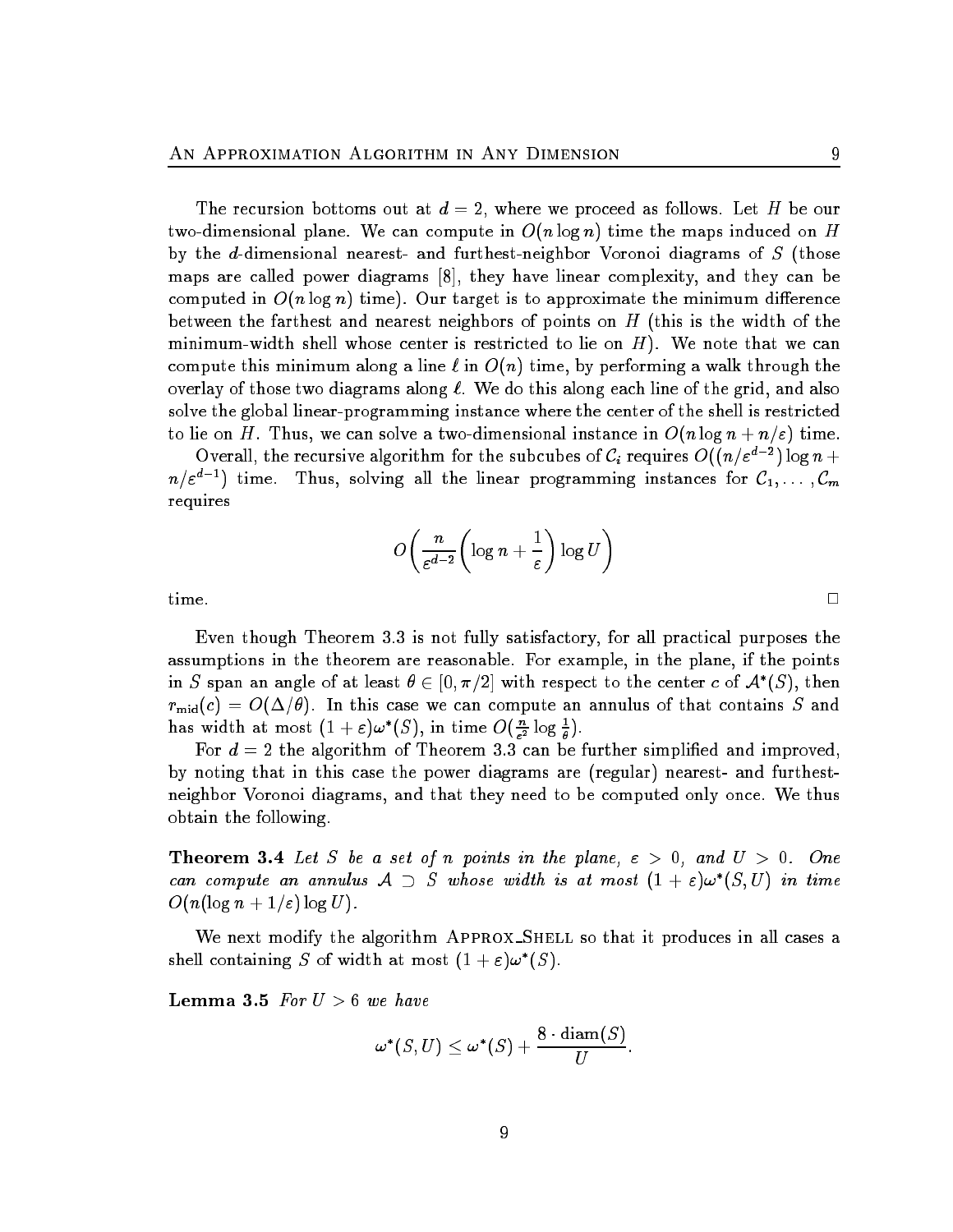

Figure 4: Construction for the proof of Lemma 3.5.

**Proof:** Let  $\mathcal{A}^*$  be a minimum-width shell containing S, with center p and width  $\omega^* = \omega^*(S)$ . Put  $\Delta = \text{diam}(S)$ . It suffices to consider the case  $\omega^*(S, U) \neq \omega^*(S)$ , so we have  $r_{\text{mid}}(p) > U\Delta$ .

Let V be a circular cone centered at p, containing S, and having the smallest opening angle. Let  $V = \mathcal{V} \cap \mathcal{A}^*$ . Since  $r_{mid}(p) > 6\Delta$ , V spans less than a halfspace. Let  $\nu$  be the ray emanating from p along the axis of symmetry of V; see Figure 4. Let b and c be the points where  $\nu$  meets the inner and outer spheres of  $\mathcal{A}^*$ , respectively. Let u be a point on the segment pb at distance  $r = U\Delta/2$  from b. Let W be the smallest circular cone centered at u, with axis of symmetry along  $\nu$  and containing V. Let  $\sigma$  be the  $(d - 2)$ -sphere formed by intersecting  $\partial W$  with the sphere of radius r centered at u, and let a and l denote the center and radius of  $\sigma$ , respectively (see Figure 4). Consider the portion of W lying on the same side as p and u of the hyperplane through c and orthogonal to  $\nu$ , and let R denote the maximum distance from u to a point in this portion. The shell  $\mathcal{A}'$  centered at u with radii r and R, encloses V and thus also covers S. We now estimate  $\omega(u)$  by obtaining an upper bound on the width of  $A$ .

Let q be the point on  $V$  at distance R from  $u$ , as shown in Figure 4. We have  $\omega(u)\leq \omega^*+d(c,q).$  However,  $d(u,a)=\sqrt{r^2-l^2}$  and

$$
d(a,b)=r-\sqrt{r^2-l^2}=\frac{l^2}{r+\sqrt{r^2-l^2}}\leq \frac{l^2}{r}
$$

:

By similarity, we have  $d(c, q) = d(a, b) \frac{r + \omega^2}{r}$  $d(u,a)^{\frac{1}{2}}$ 

Note that  $\omega^* < \Delta < r/3$  and that  $l \leq \Delta = 2r/U \leq r/3$ . To see the latter inequality, project S centrally, towards u, to the sphere  $\delta$  of radius r about u. The image S of S falls inside the cap  $\delta \cap \mathcal{W}$ , which, by construction, is a smallest cap on  $\delta$ enclosing  $S$ . Since the projection does not increase the distances between points, the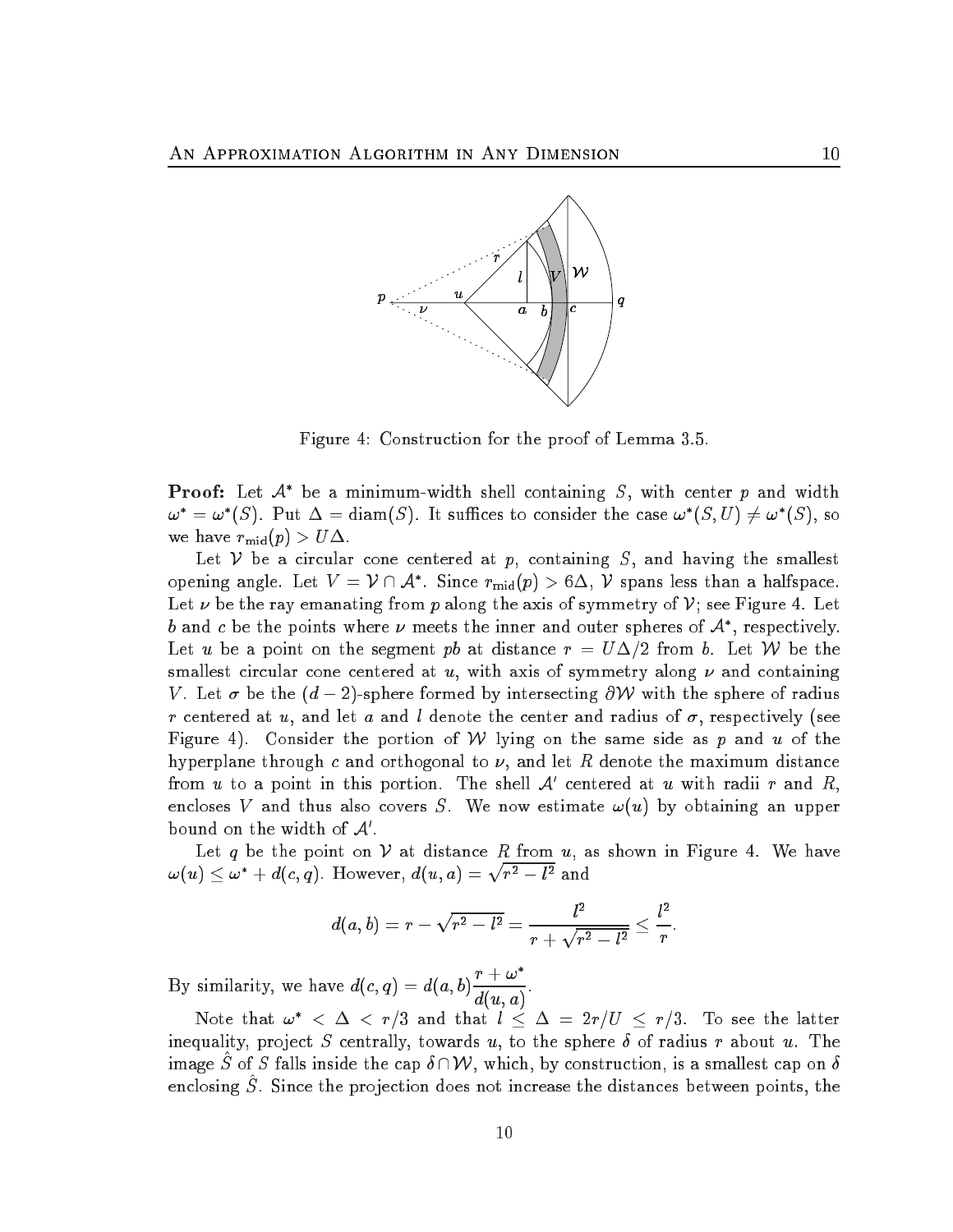diameter of S is at most  $\Delta$ , which is easily seen to imply that  $l \leq \Delta$ . This implies that  $d(u,a) = \sqrt{r^2 - l^2} \ge r \sqrt{1 - \frac{1}{9}} \ge r/2.$  Hence, we have

$$
d(c,q)\leq \frac{l^2}{r}\cdot \frac{2r}{r/2}=\frac{4l^2}{r}
$$

:

Putting things together,

$$
\begin{array}{lcl} d(b,q) & \leq & \omega^* + d(c,q) \leq \omega^* + \dfrac{4l^2}{r} \leq \omega^* + \dfrac{4\Delta^2}{r} \\ \\ & \leq & \omega^* + \dfrac{4\Delta^2}{U\Delta/2} = \omega^* + \dfrac{8\Delta}{U}. \end{array}
$$

Note that

$$
\begin{array}{lcl} r_{\operatorname{mid}}(u) & \leq & r + d(b,q) - \dfrac{\omega^{*}}{2} \leq r + \dfrac{\omega^{*}}{2} + \dfrac{8\Delta}{U} < \dfrac{3r}{2} + \dfrac{8\Delta}{U} \\ \\ & = & \Delta \bigg( \dfrac{3U}{4} + \dfrac{8}{U} \bigg) < U \cdot \Delta. \end{array}
$$

Hence  $\omega^*(S,U) \leq w(u) \leq \omega^* + \frac{s\Delta}{U},$  as asserted.

Corollary 3.6 Let  $\varepsilon > 0$ ,  $U > 6$  be two positive constants. One can compute in time  $O\bigl( \bigl( (n/\varepsilon^{d-2})\log n + n/\varepsilon^{d-1}\bigr)\log U\bigr)$ or  $O(n/\varepsilon^d \log U)$ , a shell of width at most

$$
(1+\varepsilon)\left[\omega^*(S)+\frac{8\Delta}{U}\right]
$$

that contains S, where  $\Delta = \text{diam}(S)$ .

Finally, we describe the general approximation algorithm. Let  $APPROX_DIAM(S)$ be the procedure that computes in linear time and time and time and time and time and time and time and time a provide a state of the state of the 3-approximation  $\Delta_0$  of  $\Delta(S)$  =  $diam(S)$  (see [18] or the discussion in the beginning of the proof of Lemma 3.2).

Algorithm APPROX SHELL 2 (S,  $\varepsilon$ )

$$
\omega = \Delta_0 = \text{APPROX} \text{DIAM (S)}; \quad \omega_{\text{old}} = \infty;
$$
\n
$$
\text{while } \omega < \omega_{\text{old}}/2 \text{ do}
$$
\n
$$
U = \frac{50\sqrt{3}\Delta_0}{\varepsilon} \cdot \frac{1}{\omega};
$$
\n
$$
\mathcal{A}(p) = \text{APPROX\_SHEL}(S, U, \varepsilon/8);
$$
\n
$$
\omega_{\text{old}} = \omega; \quad \omega = \omega(p);
$$
\n
$$
\text{end while}
$$
\n
$$
\text{return } \mathcal{A}(p);
$$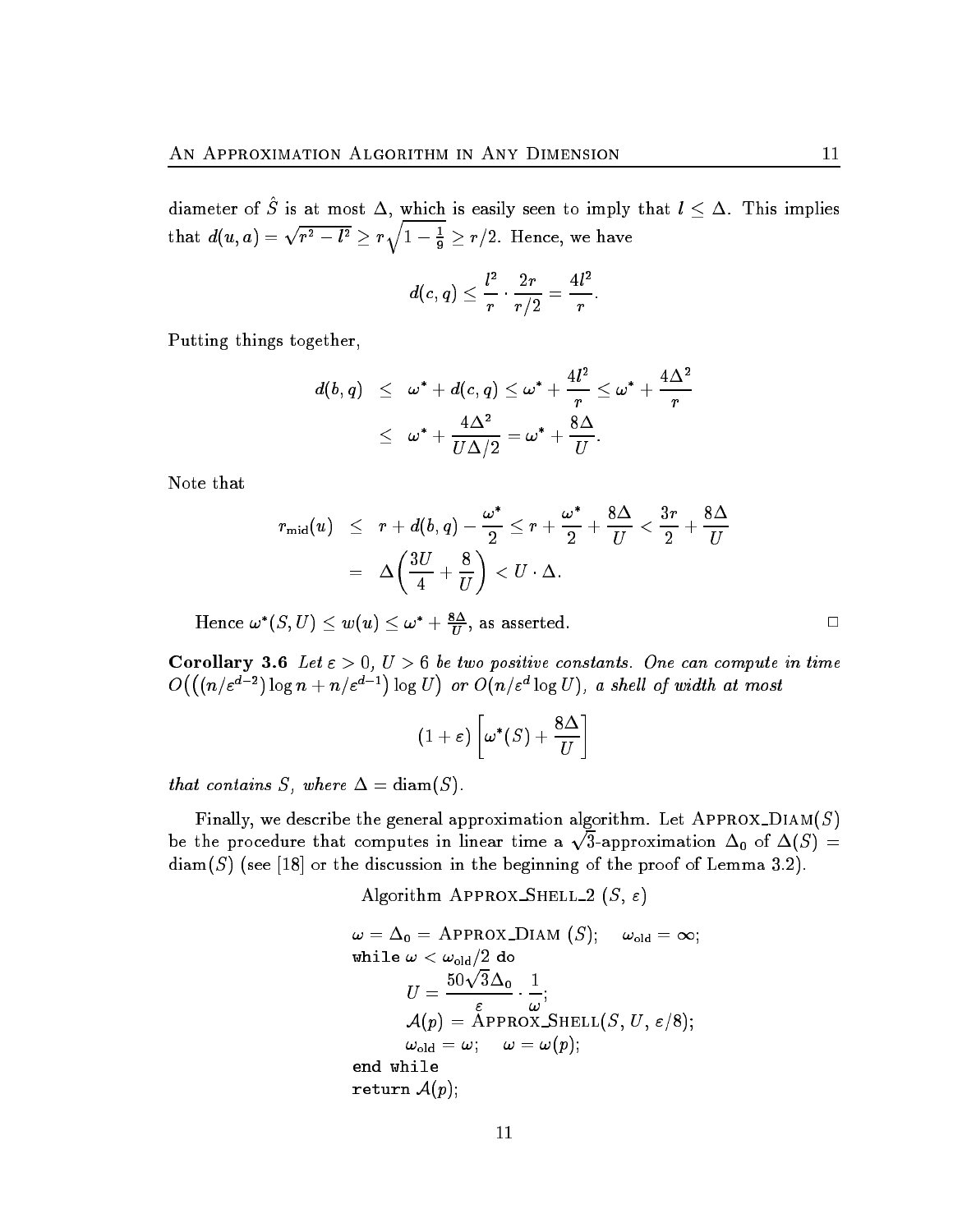**Theorem 3.7** Given a set S of n points in  $\mathbb{R}^d$  and a parameter  $0 < \varepsilon < 1$ , Ap-PROX\_SHELL\_2 computes a shell of width at most  $(1+\varepsilon)\omega^*(S)$ . With an appropriate optimization of the cal ls to Approx Shell, the running time is either

$$
O\left(\frac{n}{\varepsilon^d}\log\left(\frac{\Delta}{\omega^*(S)\varepsilon}\right)\right) \quad \text{or} \quad O\left(\frac{n}{\varepsilon^{d-2}}\left(\log n+\frac{1}{\varepsilon}\right)\log\left(\frac{\Delta}{\omega^*(S)\varepsilon}\right)\right).
$$

**Proof:** If  $\omega^*(S) = 0$ , the algorithm terminates after the first iteration. Otherwise, it eventually terminates, as the positive width returned in each call decreases by at least a factor of two, but is no smaller than the optimum width  $\omega^*(S)$ .

Suppose the while loop is executed m times. Let  $\omega_i, U_i$  be the values of  $\omega$  and U computed in the *i*-th iteration of the loop. Then, putting  $\omega^* = \omega^*(S)$ .

$$
\begin{array}{lcl} \omega_m & \leq & \displaystyle (1+\varepsilon/8)\omega^* + \displaystyle (1+\varepsilon/8)\frac{8\Delta}{U_m} \\ \\ & \leq & \displaystyle (1+\varepsilon/8)\omega^* + \displaystyle (1+\varepsilon/8)\frac{8\Delta}{50\sqrt{3}\Delta_0/(\omega_{m-1}\varepsilon)} \\ \\ & \leq & \displaystyle (1+\varepsilon/8)\omega^* + \displaystyle (1+\varepsilon/8)\frac{4\varepsilon\omega_{m-1}}{25} \\ \\ & \leq & \displaystyle (1+\varepsilon/8)\omega^* + \frac{9\varepsilon\omega_m}{25}, \end{array}
$$

by Lemma 3.5, and since  $w_m \geq w_{m-1}/2$ . Thus,

 $\overline{\phantom{a}}$ 

$$
\omega_m \leq \frac{1+\varepsilon/8}{1-9\varepsilon/25} \omega^* \leq (1+\varepsilon)\omega^*.
$$

Note that for all  $i < m$  we have  $\omega_i < \frac{\Delta_0 \sqrt{3}}{2^i}$ . Hence,  $\omega^* \leq \omega_{m-1} \leq \frac{\Delta_0 \sqrt{3}}{2^{m-1}},$  implying that  $m = O(\log \tfrac{\Delta}{\omega^*}) \,\,\text{and}\,\, U_m = O(\Delta/(\omega^* \varepsilon)).$ 

Note that the  $i$ -th call to APPROX\_SHELL (executed, say, by the first algorithm of Theorem 3.3) constructs a tiling of  $\mathfrak{C}_i = C(o,(2U_i+2)\Delta)$ , and computes  $\mathcal{E}(S,C)$  for each cube C in this tiling. By modifying the algorithm so that it computes  $\mathcal{E}(S, C)$ only for the new cubes  $C$  in the tiling (that is, ignoring cubes that are covered by cubes produced in earlier iterations), it follows that the running time of the  $i$ -th iteration can be improved to  $O\left(\frac{n}{\epsilon}\right)$  $\varepsilon$  "  $\left(1+\log\frac{U_i}{U_{i-1}}\right)\right)$ , for  $i=2,\ldots,m$ . Overall, the running time of the algorithm is thus

$$
O\left(\frac{n}{\varepsilon^d}\log U_1 + \sum_{i=2}^m \frac{n}{\varepsilon^d} \left(1 + \log \frac{U_i}{U_{i-1}}\right)\right)
$$
  
= 
$$
O\left(\frac{n}{\varepsilon^d}(m + \log U_m)\right) = O\left(\frac{n}{\varepsilon^d}\log \frac{\Delta}{\omega^*\varepsilon}\right)
$$

The other time bound follows if we execute APPROX\_SHELL using the second algorithm of Theorem 3.3.  $\Box$ 

: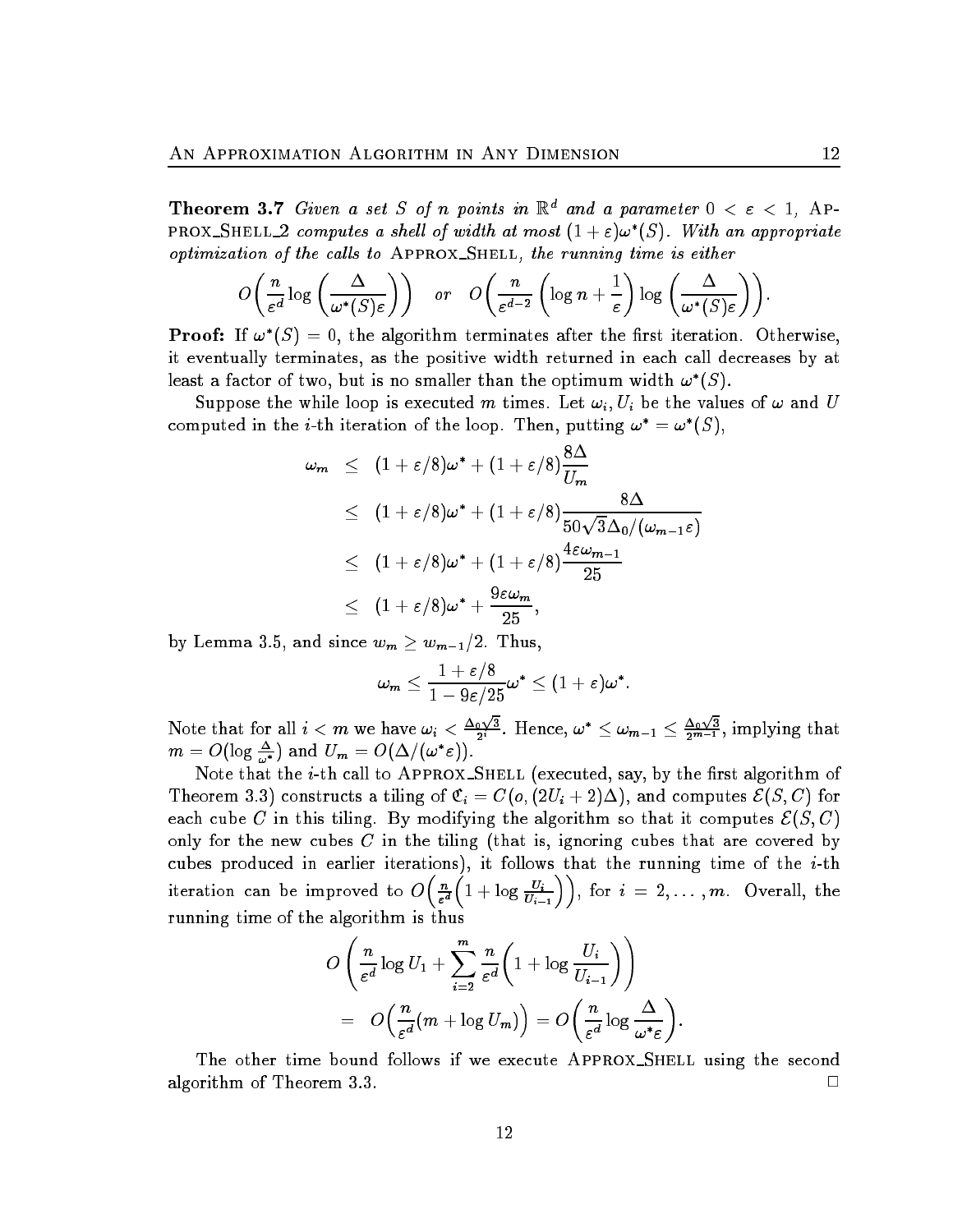## 4 Approximation Algorithms in the Plane

Let S be a set of n points in the plane. We first present an  $O(n \log n)$ -time algorithm that computes an annulus containing S whose width is at most  $2\omega^*$ . We then describe an algorithm that, given a parameter  $\varepsilon > 0,$  computes in  $O(n\log n + n/\varepsilon^2)$  time an annulus containing S whose width is at most  $(1+\varepsilon)\omega^*$ .

#### 4.1 A 2-approximation algorithm

We first compute the width width(S) of S (i.e., the minimum distance between a pair of parallel lines that contain  $S$  between them). Next, we compute a diametral pair of S, i.e., a pair  $p,q\,\in\, S$  such that  $d(p,q)\,=\, {\rm diam}(S)\,\equiv\,\max_{p',q'\in S}d(p',q').$  Both of these steps take  $O(n \log n)$  time. Let  $\ell$  be the perpendicular bisector of pq. We compute  $\text{Vor}_N(S, \ell)$  and  $\text{Vor}_F(S, \ell)$ , merge the vertices of the two diagrams into a single sorted list V, and compute the point  $v^*$  that minimizes  $\omega(v)$  over all  $v \in \ell$ . The latter stages can be done in  $O(|V|)$  time, because  $\omega(v)$  depends on a fixed pair of points of S between any pair of successive points of V. If  $width(S) > \omega(v^*)$ , we return  $\mathcal{A}(v^*)$ ; otherwise, we return a strip of width  $width(S)$  that contains S. The algorithm obviously returns an annulus that contains S, and it runs in  $O(n \log n)$  time.

Theorem 4.1 The width of the annulus computed by the above algorithm is at most  $2\omega$  Inatis,

$$
\min\{\omega(v^*), width(S)\} \leq 2\omega^*.
$$

Remark 4.2 An easy calculation, which is based on area considerations and uses the fact that  $pq$  is a diameter, shows that S can be covered by a strip of width at most  $2\mathit{width}(S)$  whose boundary lines are in direction  $\vec{pq}$ . Therefore,  $\omega(v^*) \leq 2\mathit{width}(S),$ which, in view of Theorem 4.1, implies that  $\omega(v_{\perp}) \leq 4\omega$  , so that skipping the width computation in the algorithm gives an approximation factor of 4 of  $\omega$  .

Let  $\Delta = \text{diam}(S)$ . Let  $C_O$  and  $C_I$  be the outer and inner circles of an annulus  $\mathcal{A}^*$ of width  $\omega^*$  that contains S, and let c be the center of  $\mathcal{A}^*$  (we can clearly assume that c is not at infinity). Let  $p, q$  be the diametral pair computed by the algorithm. Without loss of generality, we can assume that c is the origin,  $p = (0, 1), 1 = d(c, p) \geq d(c, q),$ and  $x(q) \geq 0$  (see Figure 5). Let D be the circle of radius  $d(p, q) = \Delta$  centered at p.

**Lemma 4.3** If  $\Delta \leq 1$ , then S in contained in a horizontal strip of width at most  $\omega^* + \Delta^2/2$  .

**Proof:** Let a be the topmost point of  $C_0$ . Since  $\Delta \leq 1$ ,  $c \notin \text{int}(D)$ , which implies that either D lies fully above  $C_I$  (i.e., the horizontal line passing through the topmost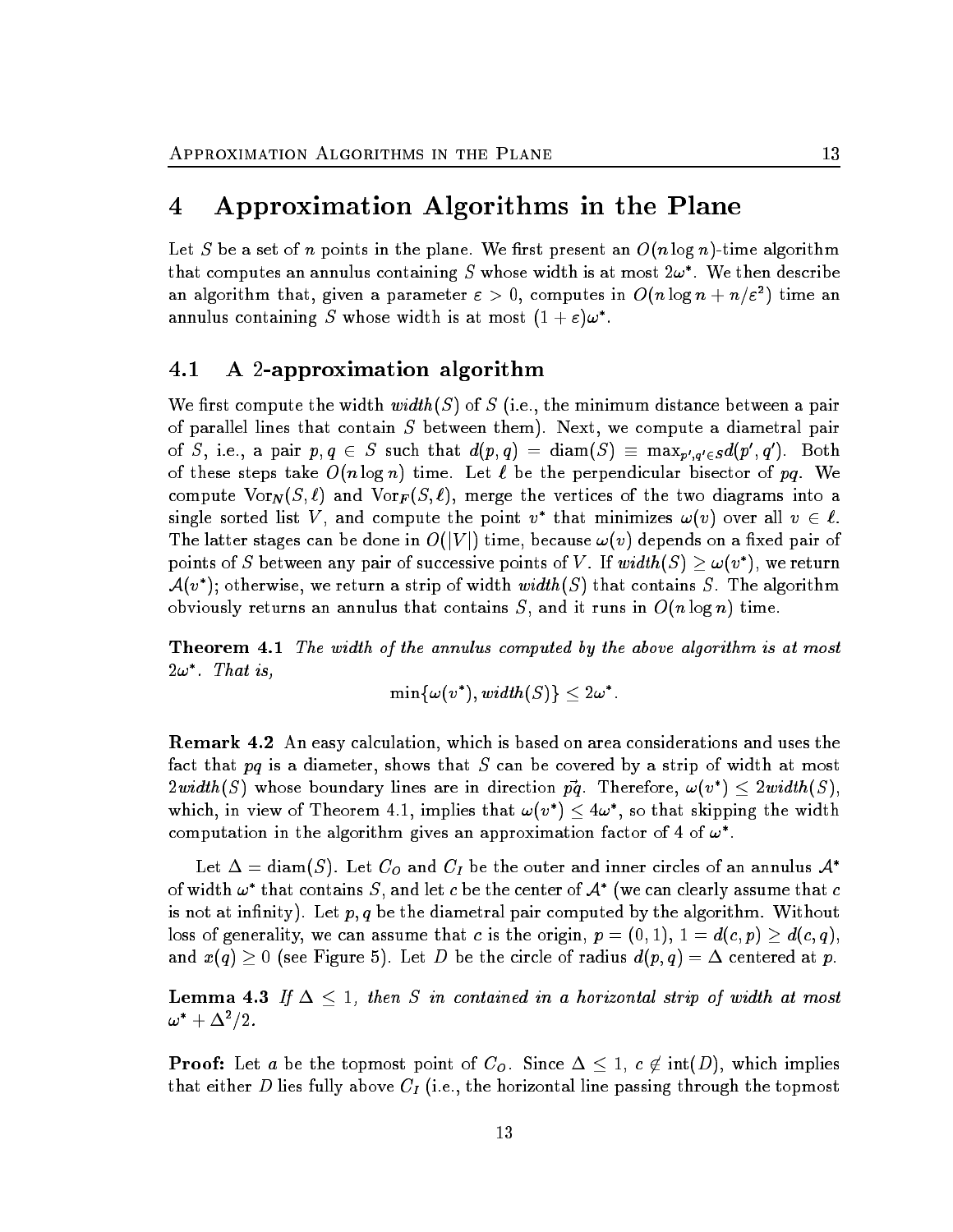

Figure 5: The minimum-width annulus and the strip defined by  $h^-, h^+.$ 

point of  $C_I$  separates D and  $C_I$ ) or  $\partial D$  and  $C_I$  intersect at two points with positive y-coordinates; the case in which  $\partial D$  and  $C_I$  touch can be handled by essentially the same argument. The first situation is impossible: since  $S \subseteq D$ , we can grow  $C_I$  and still have S lie in the shrunken annulus, contrary to the minimality of  $\mathcal{A}^*$ . Let  $b$  be the intersection point of  $\partial D$  and  $C_I$  lying to the right of the y-axis. Let  $h^- , h^+$  be the horizontal lines passing through b and a, respectively. Since  $S \subseteq A^* \cap D$ , the strip bounded by  $h^-, h^+$  contains S; see Figure 5. Let a' be the intersection point of  $h^$ and the y-axis. Then

$$
d(a',c) = d(c,b)\cos(\angle bcp)
$$
  
=  $d(c,b)\frac{d(p,c)^2 + d(c,b)^2 - d(p,b)^2}{2d(p,c)d(c,b)}$   
=  $\frac{1 + r_I^2 - \Delta^2}{2}$ ,

where  $r_I$  is the radius of  $C_I$ . Therefore the width of the strip is

$$
d(a, c) - d(a', c) = r_I + \omega^* - \frac{1 + r_I^2 - \Delta^2}{2}
$$
  
=  $\omega^* + \frac{\Delta^2}{2} - \frac{(1 - r_I)^2}{2} \leq \omega^* + \frac{\Delta^2}{2}$ 

Hence, if  $\Delta \leq 1$  and  $\omega^* \geq \Delta^2/2$ , the algorithm computes an annulus (that is, a strip) of width at most  $2\omega^*$ . We now assume that either  $\Delta > 1$  or  $\omega^* < \Delta^2/2$ .

Let  $C_{pq}$  be the circle that passes through p and q and whose center  $\xi$  lies on the y-axis; see Figure 6. We will show that all points of  $S$  lie within distance  $\omega^*$  from  $C_{pq},$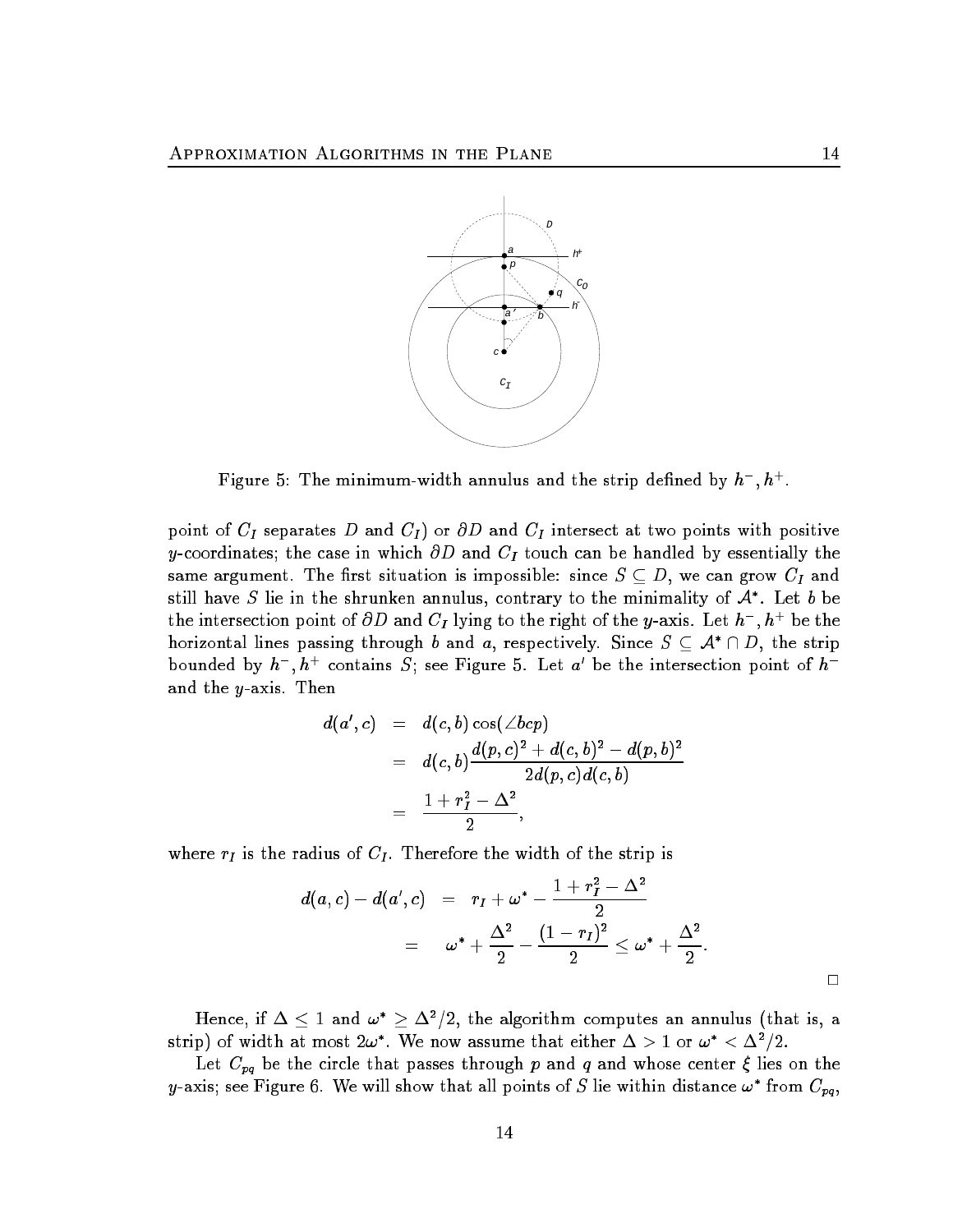

Figure 6: The minimum-width annulus and the circle  $C_{pq}$ .

which implies that the annulus centered at  $\xi$  with the inner radius  $d(\xi, p) - \omega^*$  and the outer radius  $d(\xi, p) + \omega^*$  contains S. Since  $\xi$  lies on the perpendicular bisector of pq, the thinnest annulus that the algorithm computes is certainly no wider than  $\mathcal{A}(\xi)$ , i.e., its width is at most  $2\omega^*$ .

Since  $d(c, p) \geq d(c, q)$ ,  $C_{pq}$  lies inside the circle passing through p and centered at c, and therefore it also lies inside  $C_0$ . But  $C_{pq}$  may intersect  $C_I$  (as in Figure 6). Let  $\Gamma \subseteq C_{pq}$  be the circular arc from p to q in the clockwise direction. A simple calculation shows that the distance from  $c$  to the points of  $\Gamma$  is monotonically decreasing along **1** . Since  $p,q \in \mathcal{A}$  , the entire arc 1 lies inside  $\mathcal{A}$  .

 ${\bf Lemma \ 4.4} \ \ If\ \Delta>1 \ \ or \ \omega^*<\Delta^2/2, \ then\ \angle pqc<\pi/2.$ 

**Proof:** If  $\Delta > 1$ , then  $c \in \text{int}(D)$ . We then have  $\angle pqc < \angle pqm < \angle tqm = \pi/2$ , where  $m$  is the bottom-most point of  $D;$  consult Figure 6. Next, assume that  $\omega^* < \Delta^2/2.$ Since  $d(c, p) = 1, d(p, q) = \Delta$ , and  $1 \geq d(c, q) \geq 1 - \omega^*$ , we obtain

$$
\begin{array}{rcl} \cos(\angle pqc) & = & \displaystyle \frac{d(p,q)^2 + d(c,q)^2 - d(c,p)^2}{2d(p,q)d(c,q)} \\ \\ & = & \displaystyle \frac{\Delta^2 + d(c,q)^2 - 1}{2\Delta d(c,q)} \\ \\ & \geq & \displaystyle \frac{\Delta^2 + (1-\omega^*)^2 - 1}{2\Delta} \\ \\ & = & \displaystyle \frac{\Delta^2 - 2\omega^* + \omega^{*2}}{2\Delta} \\ & > & 0. \end{array}
$$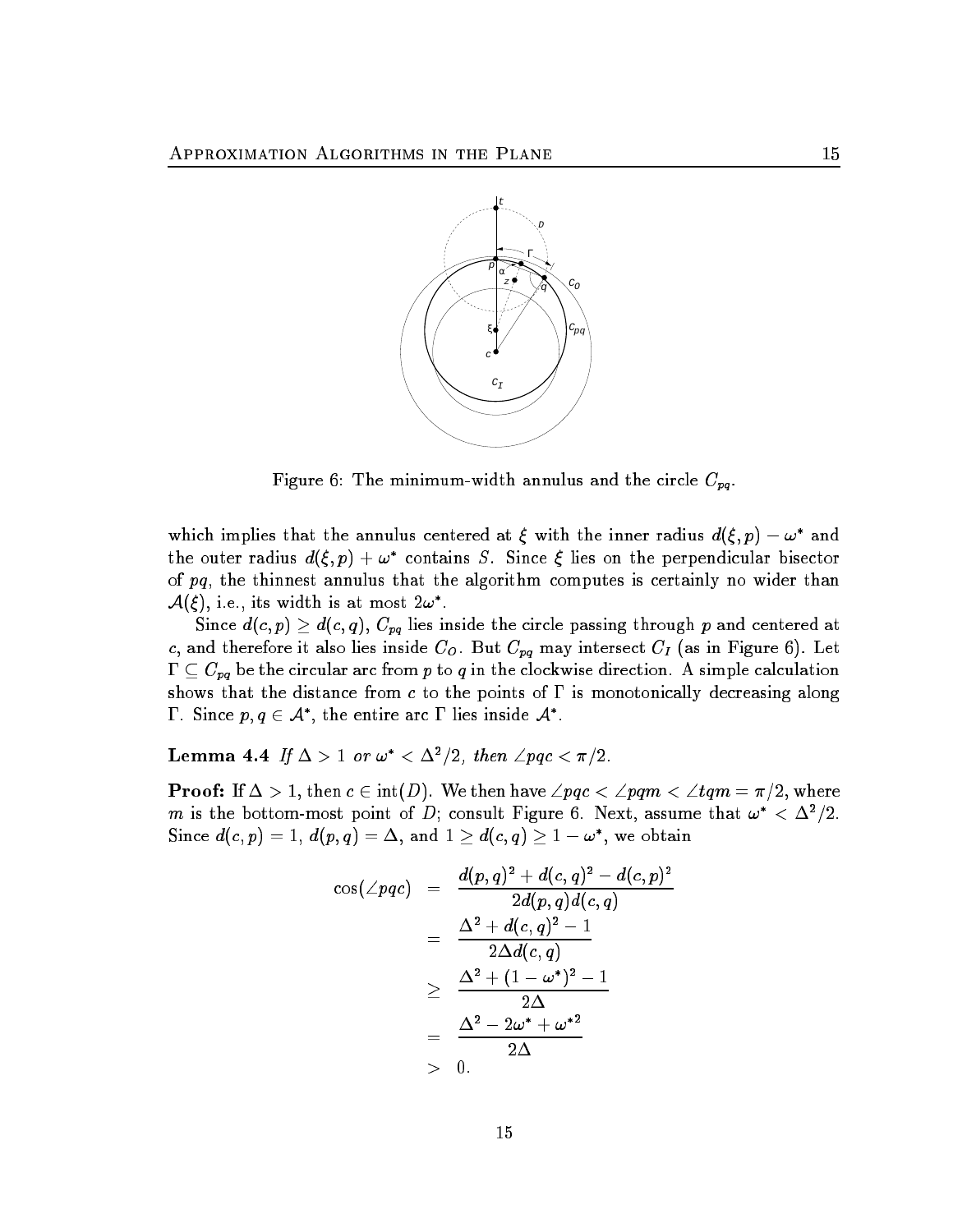proof of the lemma. <sup>2</sup>



Figure 7: Illustration of the proof of Lemma 4.5. (i)  $z' \in D|a,q|$ , (ii)  $z' \notin D|a,q|$ .

We now prove that for any point  $z \in S$ , the distance between  $C_{pq}$  and z, denoted by  $d(z, C_{pq})$ , is at most  $\omega^*$ . We will prove the claim for points with positive xcoordinates; the same argument applies to points with negative x-coordinates. Let  $\alpha$ be the intersection point of  $C_{pq}$  with the ray emanating from  $\xi$  in direction  $\vec{\xi z}$ ; see Figure 6. Then  $d(z, C_{pq}) = d(z, \alpha)$ .

If  $z \in \text{int}(C_{pq})$ , then let  $\beta$  be the intersection point of  $C_{pq}$  with the ray emanating from z in direction  $c\overline{z}$  (see Figure 7); otherwise, let  $\beta$  be the intersection point of  $C_{pq}$ with the ray emanating from z in direction  $\vec{zc}$ . The point  $\beta$  exists since c lies inside  $C_{pq}$ , as  $\angle pqc < \pi/2$ . Since  $\alpha$  lies on the line passing through z and the center of  $C_{pq}$ , i.e.,  $\alpha$  is the nearest point on  $C_{pq}$  from  $z, d(z, \alpha) \leq d(z, \beta)$ .

 ${\bf L}$ emma 4.5  $d(z,\beta) < \omega^*$  .

**Proof:** We will prove that  $\beta$  lies in the annulus  $\mathcal{A}^*$ . Let  $z'$  be the intersection point of D with the ray  $\vec{cz}$ . For two points  $x, y \in D$ , let  $D[x, y] \subseteq D$  denote the circular arc from x to y in the clockwise direction. Let t be the topmost point of  $D$ . There are two cases to consider:

- **Case (i)**  $z' \in D[t, q]$ . By Lemma 4.4,  $\angle pqc < \pi/2$ , therefore  $D[t, q]$  lies in the wedge formed by the positive y-axis and the ray  $c\vec{q}$ . This in turn implies that  $\beta \in \Gamma$ irrespective of whether z lies inside or outside  $C_{pq}$ ; see Figure 7(i). As noted earlier,  $\Gamma\subset\mathcal{A}^*,$  so  $\beta\in\mathcal{A}^*,$  as claimed.
- **Case (ii)**  $z' \notin D[t, q]$ . Note that q is an intersection point of circles D and  $C_{pq}$  and their second point of intersection is the mirror image of  $q$  on the other side of  $y$ axis. Therefore the portion of D between q and its bottom-most point lies inside

 $\Box$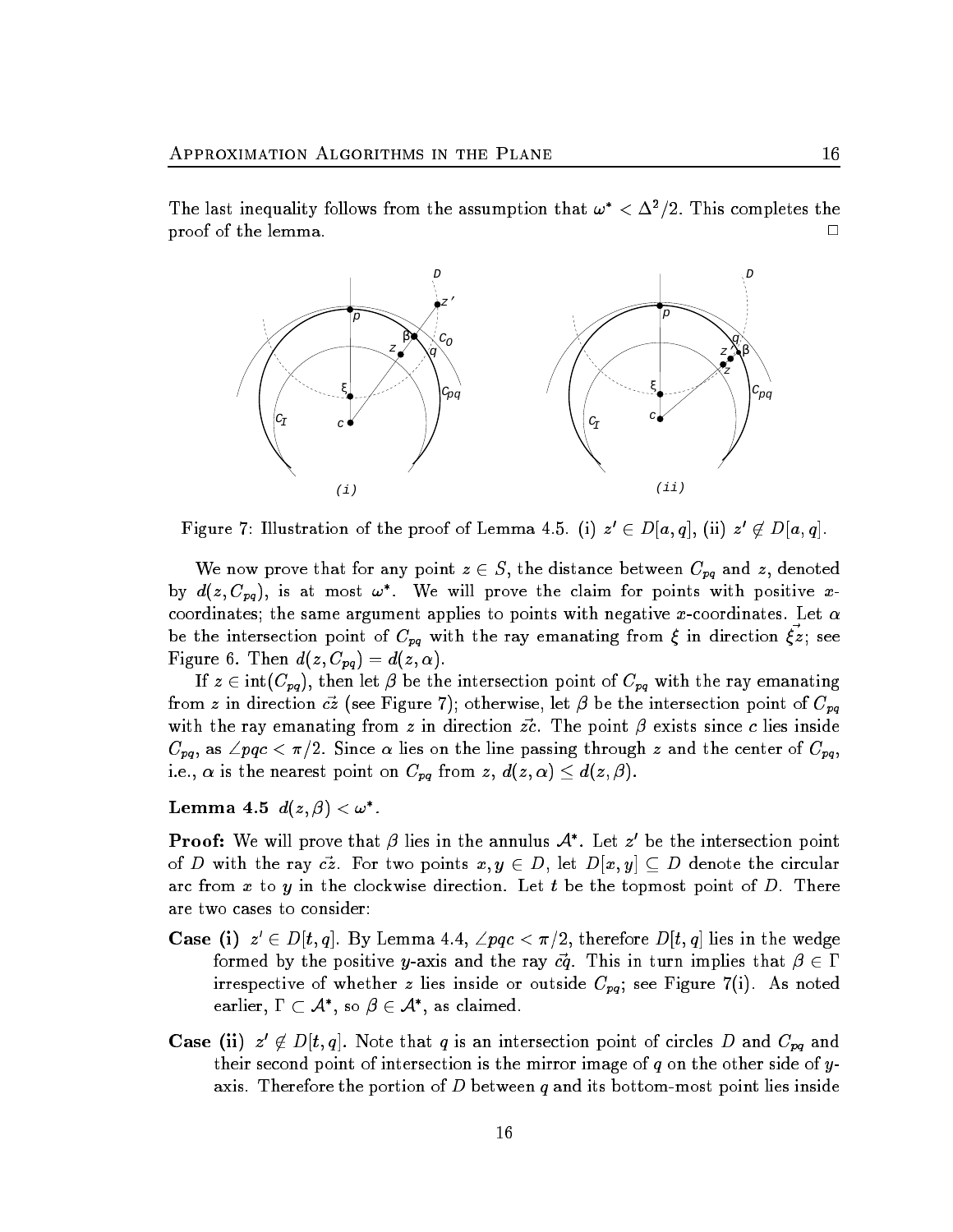$C_{\bm p\bm q}.$  Since  $z'$  has positive  $x$ -coordinate and  $z'\not\in D[t,q],$   $z'$  lies on the portion of  $\partial D$  inside  $C_{pq}$ . Therefore  $\beta$  lies after  $z'$  on the ray  $c\overline{z}$  (see Figure 7(ii)) and

$$
r_I\leq d(c,z)\leq d(c,z')
$$

where the last inequality follows from the fact that  $C_{pq} \subset \text{int}(C_0)$ . This implies that  $\beta \in \mathcal{A}^*$ , as desired.

We thus have  $d(z, \beta) < \omega^*$ .

Lemmas 4.3 and 4.5 imply the theorem.

### 4.2 A  $(1 + \varepsilon)$ -approximation algorithm

In this subsection, we present a  $(1 + \varepsilon)$ -approximation algorithm for the minimumwidth annulus. The algorithm is a combination of the approximation techniques developed in the previous subsections.

Algorithm PLANAR APPROX SHELL  $(S, \varepsilon)$ 

- 1. Run the 2-approximation algorithm of Theorem 4.1. Let A0 be the resulting annulus. If the width  $\omega$  of  ${\cal A}$  is 0 then return  ${\cal A}$  .
- 2. Compute the nearest- and farthest-neighbor Voronoi diagrams  $\mathrm{Vor}_F (S), \mathrm{Vor}_N (S),$ in  $O(n \log n)$  time.
- 3. Compute, in  $O(n \log n + (n/\varepsilon) \log U)$  time, an annulus  $\mathcal{A}''$  of width  $\leq (1 +$  $\varepsilon/2)\omega^\ast(S,U),$  using the algorithm of Theorem 3.4, with  $U=10000/\varepsilon.$  (Either  $\mathcal{A}''$  is the required  $\varepsilon$ -approximation, or  $r_{mid}(\mathcal{A}^*(S)) > U\Delta(S)$ .
- 4. Compute, in  $O(n \log n)$  time, a pair of points  $p, q \in S$  that realize the diameter of S. We assume without loss of generality that  $p = (-1, 0), q = (1, 0)$ . Let  $\delta = \varepsilon \omega'/20, \ {\rm Let} \ \textit{P}_{p} = \textit{P}(\textit{p}, \delta, \varepsilon), \ \textit{P}_{q} = \textit{P}(\textit{q}, \delta, \varepsilon), \ {\rm where}$

$$
P(z,\delta,\varepsilon)=\Big\{z+(0,\delta)i\ \Big|\ i=-\lceil40/\varepsilon\rceil,\ldots\,,\lceil40/\varepsilon\rceil\Big\}
$$

See Figure 8.

- 5. For each pair  $u \in P_p$ ,  $v \in P_q$  compute the minimum-width annulus whose center lies on the perpendicular bisector of uv. Using the precomputed  $\text{Vor}_F(S)$  and  $\text{Vor}_N(S)$ , this takes  $O(n)$  time per pair, as in the algorithm of Theorem 3.3.
- 6. Output the minimum-width annulus among those computed.

: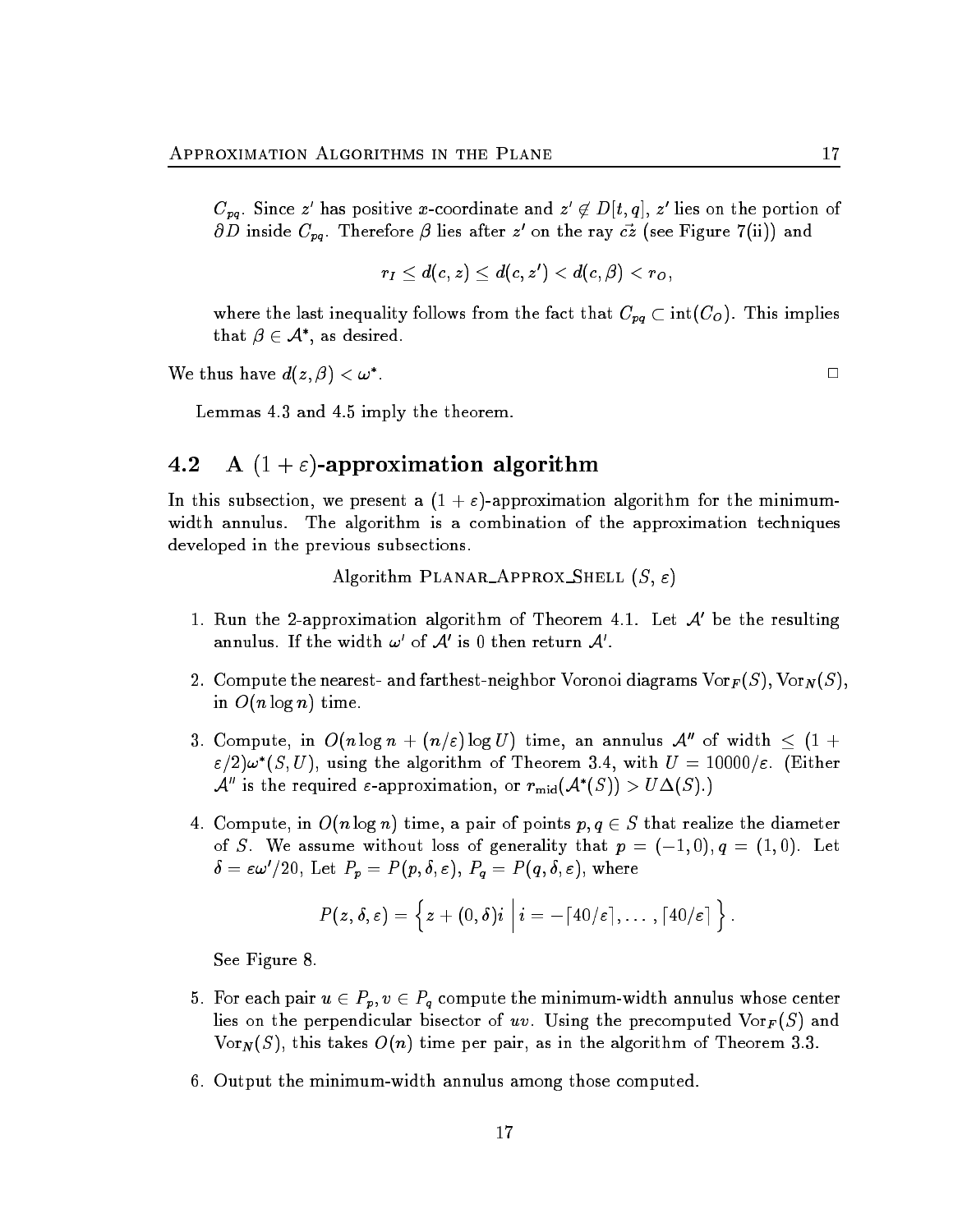

Figure 8: Proof of correctness of PLANAR\_APPROX\_SHELL

**Theorem 4.6** The width of the annulus output by PLANAR APPROX SHELL  $(S, \varepsilon)$ is at most  $(1+\varepsilon)\omega^*(S)$ , and the running time of the algorithm is  $O(n \log n + n/\varepsilon^2)$ .

**Proof:** If  $r_{mid}(\mathcal{A}^*(S)) \leq U\Delta(S)$ , the correctness and the bound on the running time are consequences of the previous algorithms, so assume that  $r_{mid}(\mathcal{A}^*(S)) > U\Delta(S)$ . Let  $C^*$  be the middle circle of  $\mathcal{A}^*(S)$ , and let  $c^*, r^*$  denote the center and the radius of  $C^*$ , respectively. Without loss of generality, assume that  $c^*$  lies (far away) below the x-axis. Let  $I_p$  and  $I_q$  denote the segments spanned by the points of  $P_p$  and of  $P_q$ , respectively.

We have that  $\omega^*(S) < \Delta(S)/300$  (otherwise, by Lemma 3.5,  $\mathcal{A}''$  is the required approximation), which implies that both  $I_p$ , and  $I_q$  are "short" compared to the diameter of S. Moreover, the radius of the optimal solution is huge (i.e.,  $\geq (10000/\varepsilon)\Delta(S)$ ); namely, the sector of the optimal annulus that contains  $S$  spans a very small angle.

It is clear that  $C^*$  crosses both  $I_p$  and  $I_q$ , at two respective points  $u, v$ . Let  $u_1$ (resp.  $v_1$ ) denote the point of  $P_p$  (resp. of  $P_q$ ) that lies immediately below u (resp. v). We first translate  $C^*$  downwards, till it first hits either  $u_1$  or  $v_1$ . Suppose, without loss of generality, that it first hits  $v_1$ . Let C denote the translated circle. Clearly, the center c of C lies vertically below  $c^*$  at distance less than  $\delta$ . In particular, for any  $s\, \in\, S$  we have  $|d(c,s)-d(c^*,s)|\leq d(c,c^*)<\delta.$  Put  $D(C,S)=\max_{s\in S}d(C,s),$  and  $\omega = 2D(C, S)$  and observe that

$$
\omega < 2(D(C^*, S) + \delta) = \omega^* + 2\delta \leq (1 + \varepsilon/5)\omega^*.
$$

Next, shrink C by moving its center from c towards  $v_1$  and by keeping  $v_1$  on the circle, until it also passes through  $u_1$ . Let C' denote the new circle and let c' denote its center. See Figure 8.

The distance from c to points on C' decreases monotonically as we traverse  $C'$ from  $v_1$  counterclockwise till we reach the point on C' antipodal to  $v_1$ . Let s be any point of S. The ray  $\rho$  from c towards s crosses C at a point w and C' at a point w'.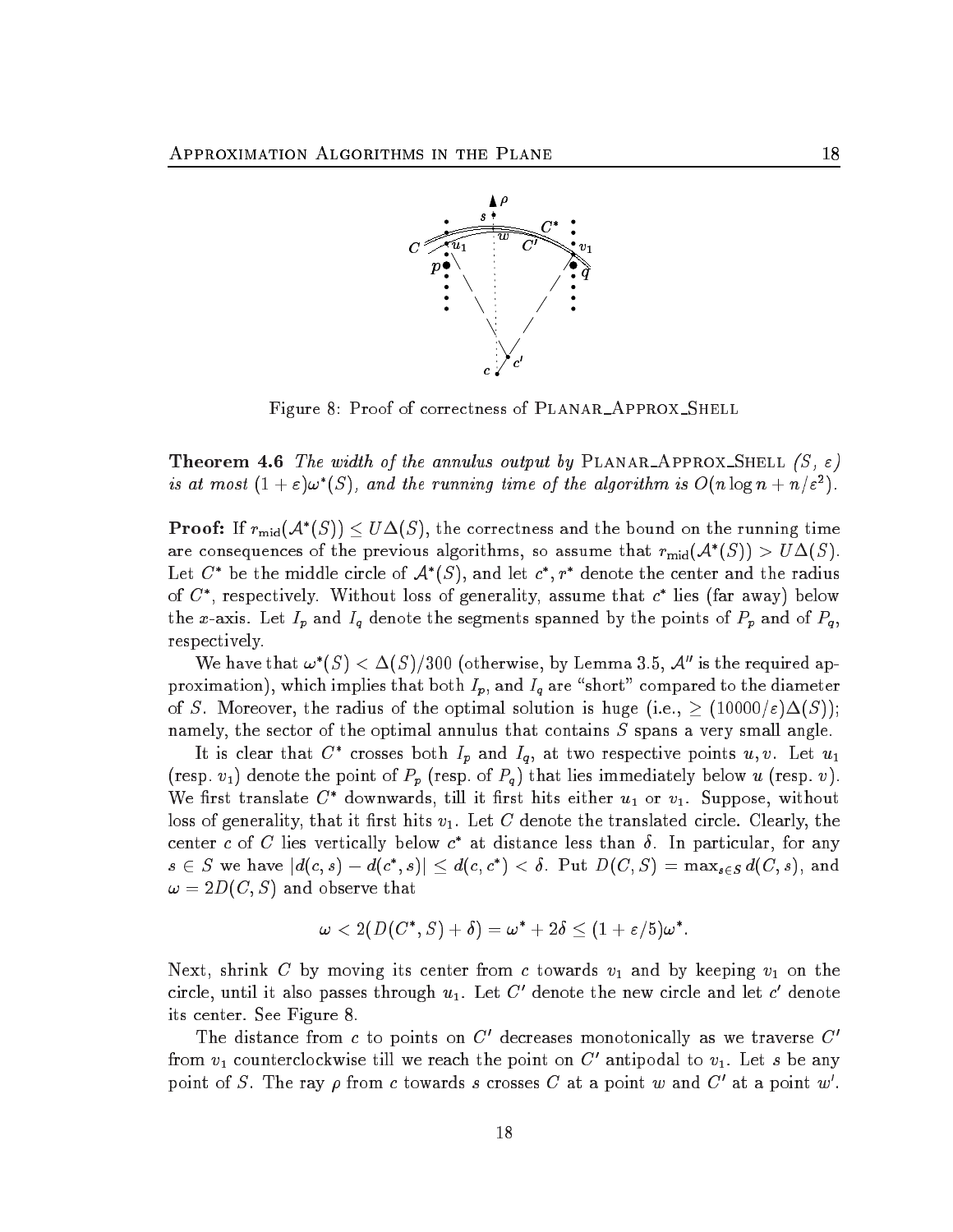We have  $d(w',s) \, \leq \, d(w,s) + d(w,w') \, \leq \, \omega/2 + d(w,w').$  It easily follows from the preceding discussion that  $d(w, w')$  attains its maximum when  $w'$  is near  $u_1$ , and this maximum is smaller than  $2\delta$  (the later statement is easy to verify, using the fact that the line through  $w$  and  $w$  is almost vertical). This implies that

$$
\omega(c')\leq 2D(C',S)\leq \omega+2\delta\leq (1+2\varepsilon/5)\omega^*\leq (1+\varepsilon)\omega^*.
$$

Since  $c$  lies on the perpendicular bisector of  $u_1v_1$ , it follows that the width of the annulus output by the algorithm is at most  $\omega(c') < (1+\varepsilon)\omega^*$ , as asserted. The bound on the running time is obvious: We have  $O(1/\varepsilon^2)$  bisectors to process, and the processing of each of them takes  $O(n)$  time, as noted in the algorithm.

#### 5 Minimum-Width Shell in Three Dimensions  $\overline{5}$

Let S be a set of n points in  $\mathbb{R}^3$ . Combining the techniques in [1, 6] with a few new ideas, we present an  $o(n^3)$ -time algorithm to compute  $\mathcal{A}^*(S)$ . Although our algorithm is impractical, it is the first subcubic algorithm and is significant from a theoretical point of view. As mentioned in the introduction, the center of  $\mathcal{A}^*(S)$  is the intersection point of either an edge of  $\text{Vor}_N(S)$  with a 2-face of  $\text{Vor}_F(S)$  or an edge of  $\text{Vor}_F(S)$  with a 2-face of  $\text{Vor}_N(S)$ . There are  $\Theta(n^3)$  such intersection points in the worst case, so we cannot afford to check all of them explicitly. We will instead check them in an implicit manner. We first sketch the overall algorithm and then describe the main steps in detail.

### 5.1 Overview of the algorithm

We present an algorithm to determine a minimum-width shell centered at an intersection point of an edge of  $\text{Vor}_N(S)$  and a 2-face of  $\text{Vor}_F(S)$  that contains S. The other case is treated similarly.

Algorithm MIN\_WIDTH\_SHELL  $(S)$ 

- 1. Compute  $\text{Vor}_N(S)$ . Let E be the set of edges of  $\text{Vor}_N(S)$ .
- 2. Fix a parameter r and choose a random sample  $R \subseteq S$  of size  $O(r \log r)$ . Each subset of this size is chosen with equal probability.
- 3. Compute Vor $_F(R)$  and triangulate each Voronoi cell using the Dobkin-Kirkpatrick hierarchical algorithm [13]. Let  $\Delta$  be the set of resulting tetrahedra;  $|\Delta|$  =  $O(r^2\log^2 r).$  Each tetrahedron of  $\Delta$  lies inside the Voronoi cell  $V_F(p_{\Delta}, R)$  of some point  $p_{\Delta} \in R$ .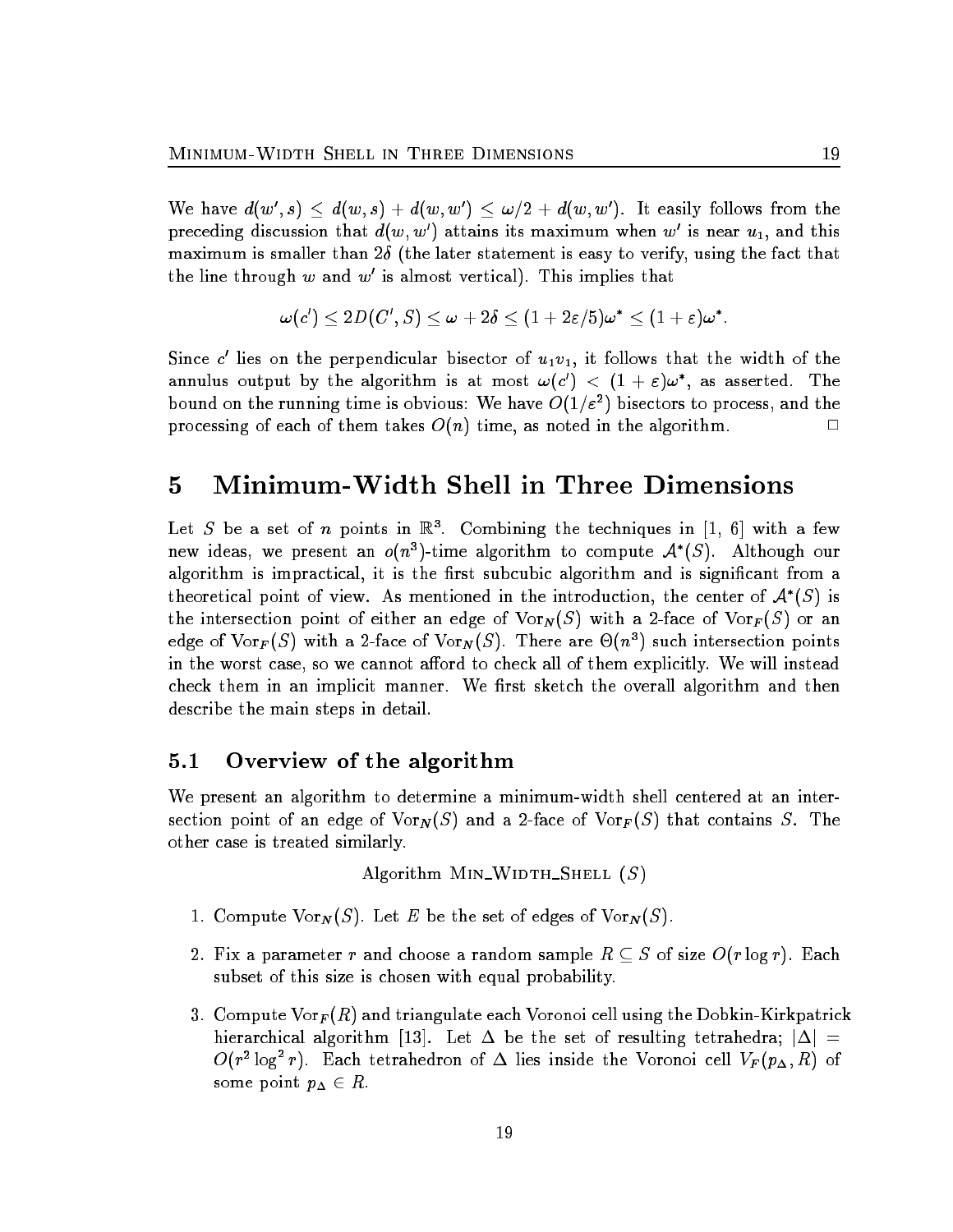- 4. For each tetrahedron  $\Delta \in \Delta$  do the following:
	- Compute the set

$$
S_\triangle=\{q\in S\mid \exists z\in\triangle\, s.t.\, d(z,q)\geq d(z,p_\Delta)\}.
$$

The farthest neighbor of any point in  $\triangle$  belongs to  $S_{\triangle}$ . Set  $n_{\triangle} = |S_{\triangle}|$ .

- Compute  $\text{Vor}_F(S_\Delta)$  within  $\Delta$  and triangulate each 2-face of  $\text{Vor}_F(S_\Delta)$ . Let  $T_{\Delta}$  be the set of resulting triangles; set  $t_{\Delta} = |T_{\Delta}| = O(n_{\Delta}^2)$ .
- Compute the subset  $E_{\Delta} \subseteq E$  of the edges of  $\text{Vor}_N(S)$  that intersect the interior of  $\triangle$ ; set  $m_{\triangle} = |E_{\triangle}|$ .
- $5. \ \ \text{For each} \ \triangle \in \Delta, \ \text{compute} \ \mathcal{A}_\triangle = \mathcal{A}^*(E_\triangle, T_\triangle), \ \text{a minimum-width shell containing}$ S among all those centered at the intersection points of edges in  $E_{\Delta}$  and triangles in  $T_{\Delta}$ .
- 6. Return the thinnest shell computed in the previous step.

The correctness of the algorithm follows from the following observations.  $\text{Vor}_F (S_\Delta)$ is the same as  $\text{Vor}_F(S) \cap \triangle$ . Let  $\sigma$  be the intersection point of an edge  $e \in E$  with a 2-face f of  $\text{Vor}_F(S)$  that minimizes  $\omega(\sigma)$  over all intersection points of the edges of  $\text{Vor}_N(S)$  and the 2-faces of  $\text{Vor}_F(S)$ . Suppose  $\sigma$  lies in the tetrahedron  $\Delta \in \Delta$ and f, a 2-face of  $\text{Vor}_F(S)$ , separates Voronoi cells of points p and q in S. Then, by construction,  $f \cap \Delta$  is a 2-face in  $\text{Vor}_F(S_\Delta) \cap \Delta$ . Therefore  $\sigma$  is also an intersection point of e and a triangle  $\tau \in T_{\Delta}$ , which implies that  $\mathcal{A}(\sigma)$  will be computed in Step 5.

As for the running time,  $\text{Vor}_N(S)$  can be computed in  $O(n^2)$  time, and  $\text{Vor}_F(R)$ can be computed and triangulated in  $O(r^2 \log^2 r)$  time. By the virtue of the Dobkin-Kirkpatrick algorithm, each edge in E intersects  $O(\log r)$  tetrahedra of the triangulation of a cell of  $\text{Vor}_F(R)$ , and they can be computed in  $O(\log r)$  time. Hence,

$$
\sum_{\Delta} m_{\Delta} = O(n^2 r \log^2 r) \tag{5.1}
$$

and the sets  $E_{\Delta}$  can be computed in  $O(n^2 r \log^2 r)$  time. By the  $\varepsilon$ -net theory [22],  $n_{\Delta} \leq n/r$  for all  $\Delta$  with high probability, so

$$
t_{\triangle} = O(n^2/r^2) \tag{5.2}
$$

for all  $\triangle$  with high probability. As shown in [2],  $S_{\triangle}$ , for all  $\triangle \in \triangle$ , can be computed in overall time  $O(nr \log^2 r)$ . Since  $\text{Vor}_{F}(S_{\Delta})$  can be computed and triangulated in  $O(n_\triangle^2)$  time, the total time spent in computing  $T_\triangle$  over all tetrahedra is  $\sum_\triangle O(n_\triangle^2),$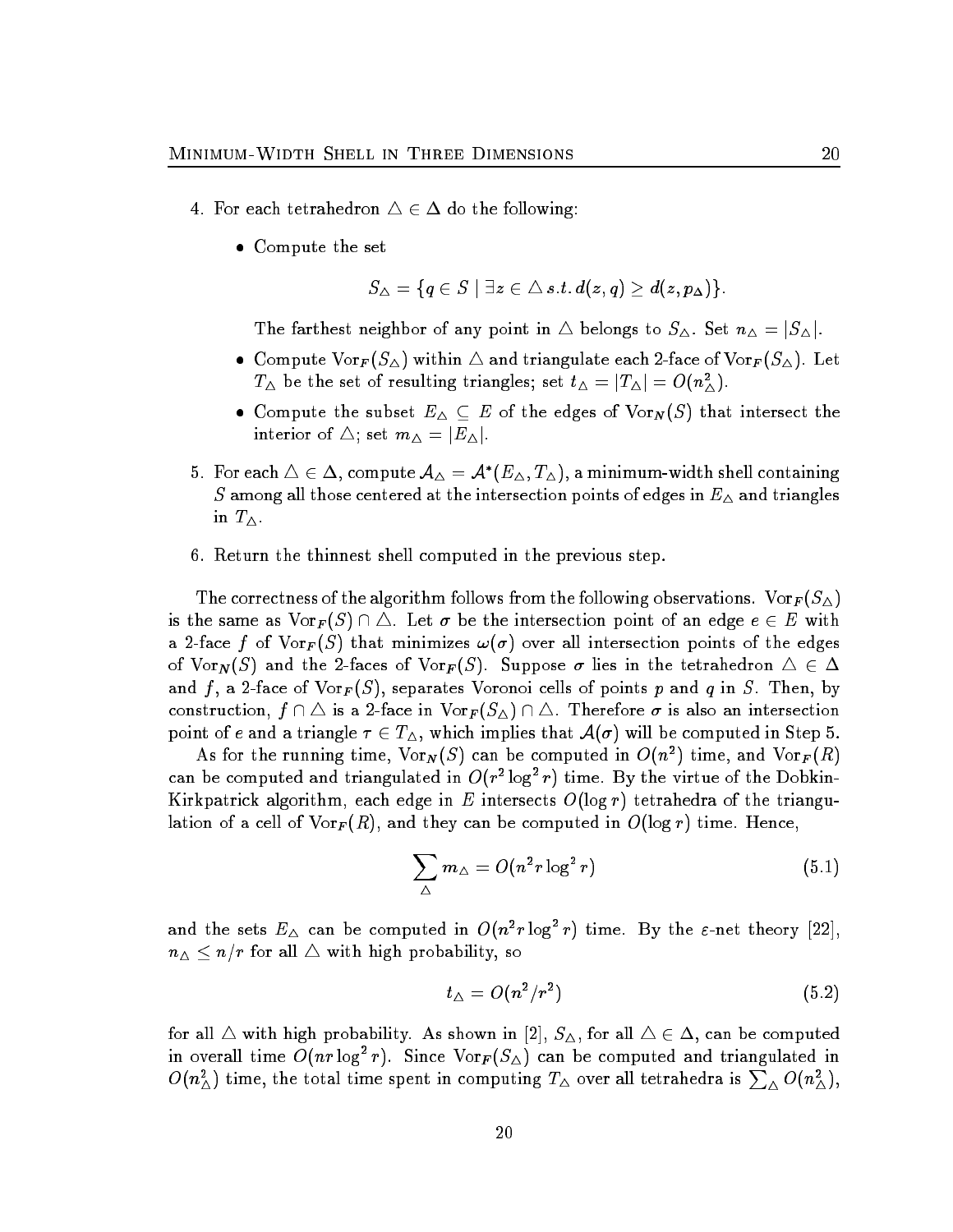which is  $O(n^2 \log^2 r)$  with high probability. Hence, the total time spent in Steps 3 and 4 is  $O(n^2r\log^2 r)$  with high probability. We will show below in Lemma 5.5 that Step 5 can be implemented in

$$
\sum_{\triangle\in\Delta}O(t_\triangle m_\triangle^{9/10+\varepsilon}+m_\triangle\log^2t_\triangle)
$$

time, for any  $\varepsilon > 0$ . Equations (5.1) and (5.2) imply that, with high probability, the overall running time of the algorithm is

$$
\begin{aligned} \sum_{\triangle\in\Delta} & ~O\left(t_\triangle m_\triangle^{9/10+\varepsilon}+m_\triangle\log^2\frac{n}{r}\right)+O(n^2r\log^2r)= \\ & ~O\bigg(\frac{n^2}{r^2}\sum_{\triangle\in\Delta}m_\triangle^{9/10+\varepsilon}+n^2r\log^2r\log^2\frac{n}{r}\bigg)= \\ & ~O\bigg(n^2\log^2r\bigg(\frac{n^{9/5+2\varepsilon}}{r^{9/10+\varepsilon}}+r\log^2\frac{n}{r}\bigg)\bigg). \end{aligned}
$$

Choosing  $r = n^{18/19}$ , we obtain that the running time of the algorithm is  $O(n^{3-1/19+\epsilon})$ , for any  $\epsilon > 0$ , with high probability. Putting everything together, we can conclude the following.

**Theorem 5.1** Given a set S of n points in  $\mathbb{R}^3$ ,  $\mathcal{A}^*(S)$  can be computed by a randomized algorithm whose running time is  $O(n^{3-1/19+\epsilon})$  with high probability.

Remark 5.2 The algorithm can be derandomized without increasing the asymptotic bound on the running time, using the deterministic construction of  $\varepsilon$ -nets by Brönnimann et al. [12].

### 5.4 Computing  $A(E_A, I_A)$

Let A be a set of a segments in  $\mathbb{R}^3$ , each of which is an edge of  $\text{Vor}_N(S)$ . Let B be a set of b triangles in  $\mathbb{R}^3$ , each of which is a part of a 2-face of  $\text{Vor}_F(S)$ . We want to compute  $\mathcal{A}^{*}(A,B)$ , a minimum-width shell centered at an intersection point of a segment in A and a triangle in B and containing S. Each segment  $e \in A$  has three nearest neighbors  $p_e, q_e, r_e \in S$ , and each triangle  $\tau \in B$  has two farthest neighbors  $u_{\tau}, v_{\tau} \in S$ . If e and  $\tau$  intersect at a point  $\sigma$ , then  $\omega(\sigma) = d(\sigma, u_{\tau}) - d(\sigma, p_e)$ . Let

$$
\omega^*(A,B)=\min_{e\in A,\tau\in B}\omega(e\cap\tau)
$$

be the width of  $\mathcal{A}^*(A, B)$ .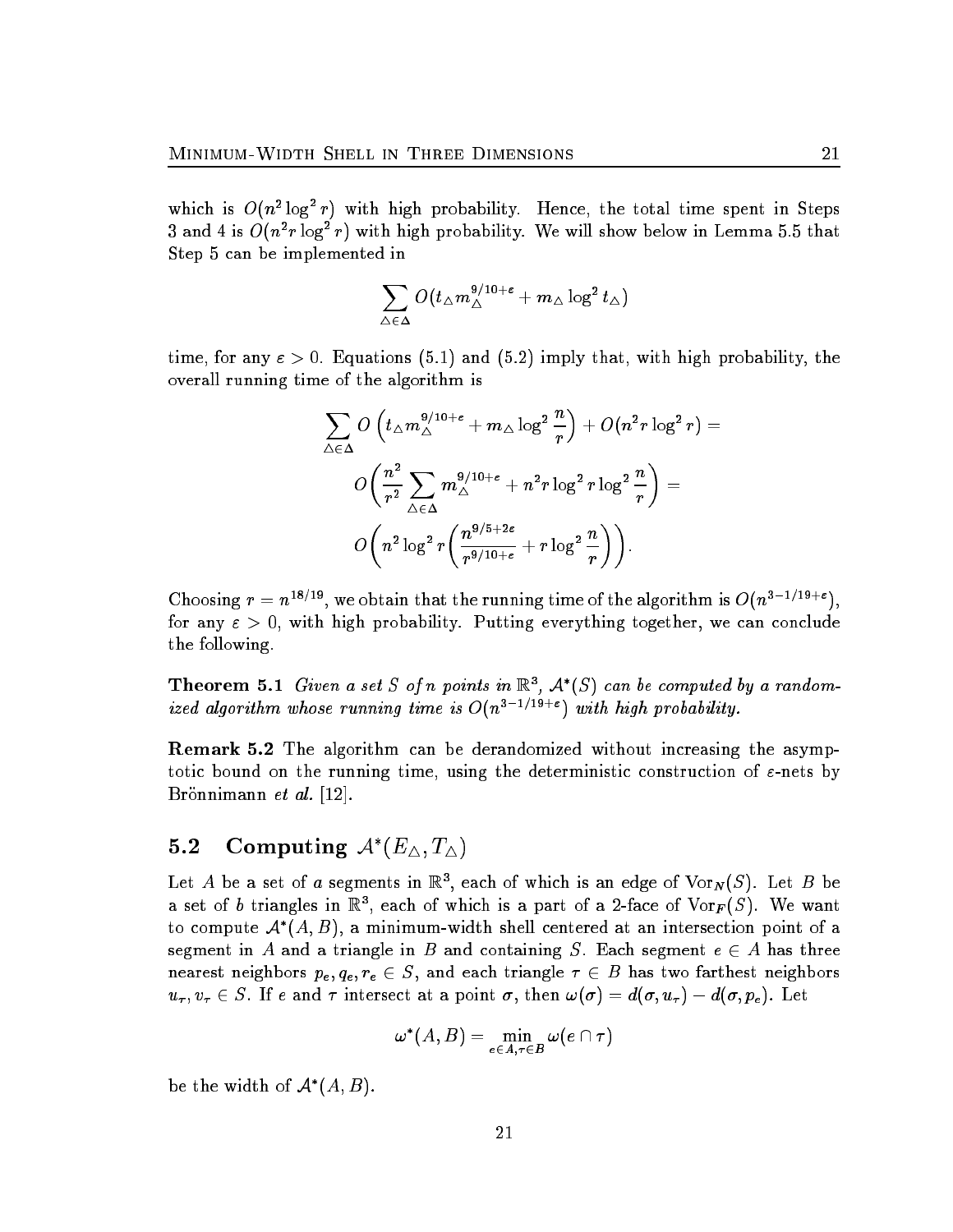We first describe the algorithm for the restricted case in which every pair in  $A\times B$ intersect. As in [1, 5, 6], we will describe the algorithm for the decision problem that, given a real number  $\omega$ , determines whether  $\omega > \omega^*(A,B)$ ,  $\omega = \omega^*(A,B)$ , or  $\omega < \omega^*(A,B)$ . Define  $\delta_{e,\tau} = \omega^*(e \cap \tau) - \omega$ . The goal is to determine whether there exists a pair  $e, \tau$  so that  $\delta_{e, \tau} \leq 0$ , i.e., whether

$$
\min_{(e,\tau)\in A\times B}\delta_{e,\tau}\leq 0.
$$

Since each pair in  $A \times B$  intersect, we can replace each segment in A by the line supporting e and each triangle in  $\tau$  by its supporting plane without introducing any new intersection points between entities in  $A$  and entities in  $B$ . Let us assume that no edge in A is parallel to the  $xy$ -plane. We map each line e in A to a point  $\bar{e} = (e_1, \ldots, e_7) \in \mathbb{R}^7$  as follows: Let  $p \in S$  be one of the three nearest neighbors defining e, and let q be the point on e nearest to p. The first 4 coordinates  $(e_1, \ldots, e_4)$ parameterize the line e (e.g., as in  $|{\mathfrak d}|$ ),  $e_5$  specifies the z-coordinate of  $q,$   $e_6$  specifies the orientation of the vector  $q\vec{p}$  in the plane normal to e (see Figure 9), and  $e_7$ specifies the length of the vector  $\vec{q p}$ . For each triangle  $\tau,$  we define a 7-variate function  $f_\tau(x_1,\dots,x_7)$  such that  $f_\tau(\bar e)=\delta_{e,\tau}.$  With an appropriate algebraic representation of  $e_6$ , these functions are semialgebraic of "constant description complexity" (in the sense of [32]). Determining whether  $\min_{e,\tau} \delta_{e,\tau} \leq 0$  is equivalent to determining whether  $\min_{\tau \in B} f_{\tau}(\bar{e}) \leq 0$  for at least one line  $e \in A$ .



Figure 9: Parametrizing a line e by a point in  $\mathbb{R}^n$ .

By construction,  $f_{\tau}$  is a monotonically decreasing function of  $x_7$ . Hence, the surface  $f_{\tau} = 0$  is the graph of a 6-variate function  $x_7 = \gamma_{\tau}(x_1, \ldots, x_6)$ . For all  $x_7 <$  $(\gamma_{\tau}(x_1,\ldots,x_6),\,f(x_1,\ldots,x_7) > 0,$  and for all  $x_7 > \gamma_{\tau}(x_1,\ldots,x_6),\,f(x_1,\ldots,x_7) < 0.$ The problem now reduces to determining whether there exists a line  $e \in A$  such that  $e_7 \geq \min_{\tau \in B} \gamma_\tau(e_1, \ldots, e_6),$  i.e., whether any point e lies above the lower envelope of  $\Gamma = {\gamma_{\tau}} \mid \tau \in B$ . The algorithm thus computes this lower envelope, preprocess the portion above it for efficient point location, and tests each point  $\bar{e}$ , for  $e \in A$ , whether it lies in this region. Chazelle et al. [10] showed that  $\Gamma$  can be processed in  $O(b^{2d-3+\epsilon}) = O(b^{11+\epsilon})$  time and space so that a point-location query can be answered in  $O(\log b)$  time. Agarwal et al. [6] subsequently showed that if we only want to know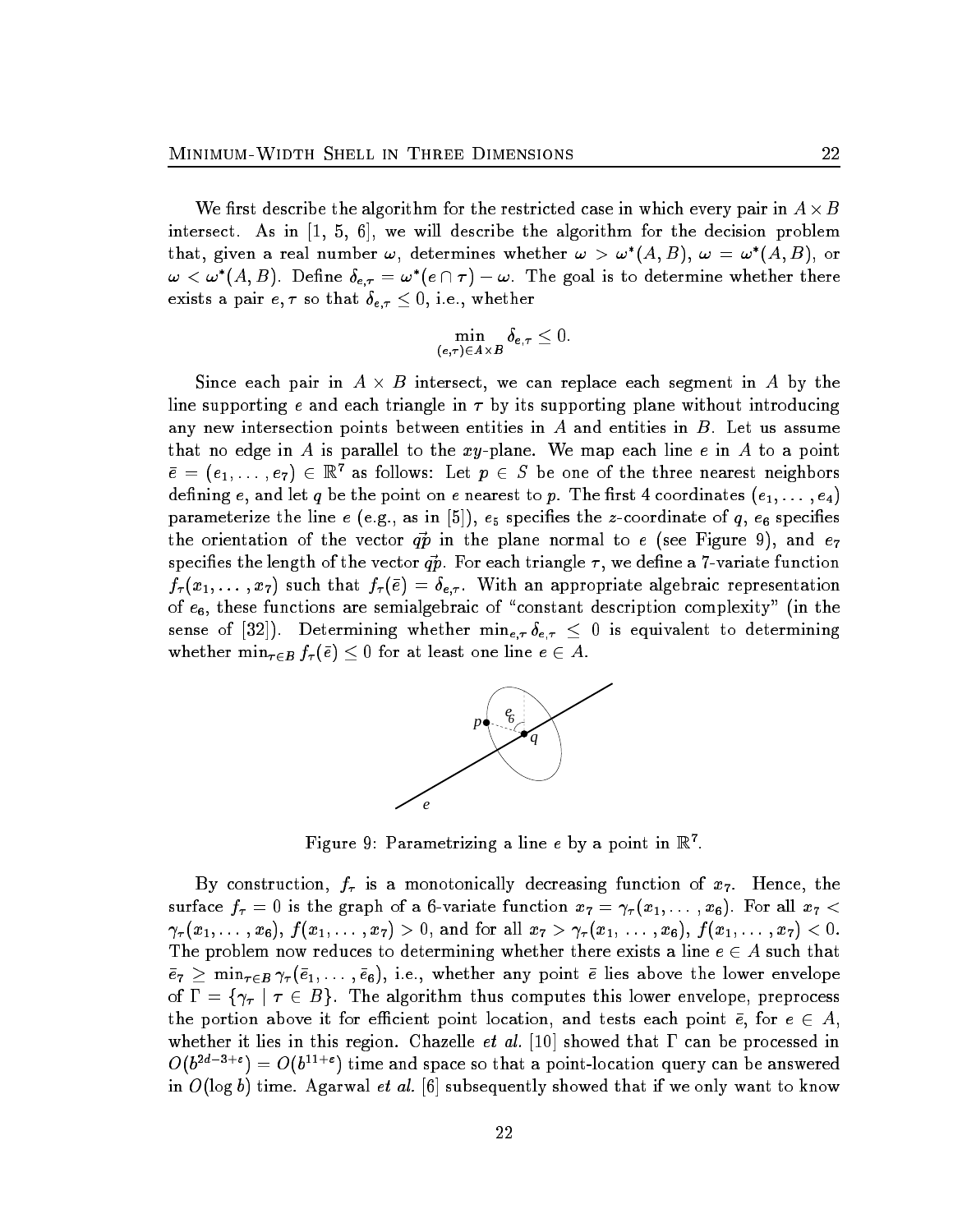whether a query point lies above the lower envelope of  $\Gamma$ , the preprocessing cost can be improved to  $O(b^{2d-4+\epsilon}) = O(b^{10+\epsilon})$ . Using this enhanced technique we obtain the following:

**Lemma 5.3**  $\Gamma$  can be preprocessed in time  $O(b^{10+\epsilon})$ , for any  $\epsilon > 0$ , into a data structure of roughly the same size, so that, for a query point  $(x_1,\ldots,x_7),$  we can determine in  $O(\log b)$  time whether  $x_7 \geq \min_{\gamma \in \Gamma} \gamma(x_1, \ldots, x_6)$ .

Hence, we can determine in  $O(b^{10+\varepsilon}+a\log b)$  time whether  $\bar e_7\ge\min_\gamma\gamma(\bar e_1,\dots,\bar e_6)$ for any  $e \in A$ .

Finally, if not every pair of  $A \times B$  intersect, we modify the above algorithm as follows. Using the segment-triangle intersection data structure of [4], we can a construct a family  $F$  of *canonical pairs* 

$$
\mathcal{F} = \{(A_1, B_1), \ldots, (A_u, B_u)\}
$$

with the following properties:

- (i)  $A_i \subseteq A, B_i \subseteq B;$
- (ii) each edge in  $A_i$  intersects every triangle in  $B_i$ ;
- (iii) for every intersecting edge-triangle pair  $(e, \tau)$ , there is an i such that  $e \in A_i$ ,  $\tau \in B_i$ ; and
- (iv) there exists a constant  $r > 0$  (which can be chosen to be arbitrarily large) such that for any integer  $0 \leq i \leq \lceil \log_r b \rceil$ , the number of canonical pairs with  $r^i \, <\, |B_j| \, \leq \, r^{i+1}$  is  $\mathit{O}((b/r)^{4i+\varepsilon})$  and  $\sum |A_j| \, = \, \mathit{O}(a),$  where the sum is taken over all canonical pairs for which  $r^i < |B_j| \leq r^{i+1}$ .

F can be constructed in  $O(b^{4+\epsilon}+a\log b)$  time. We apply the above algorithm to each pair  $(A_i, B_i)$  separately and return the thinnest annulus. The total running time is

$$
\begin{aligned} O(b^{4+\varepsilon}+a\log b)+&\sum_{j=1}^u O\bigl(|A_j|\log |B_j|+|B_j|^{10+\varepsilon}\bigr)=\\&O(b^{4+\varepsilon}+a\log b)+\sum_{i=0}^{\log_{\varepsilon} b} O\left(a\log b+(b/r)^{4i+\varepsilon}r^{(i+1)(10+\varepsilon)}\right)=\\&O(a\log^2 b+b^{10+\varepsilon'});\end{aligned}
$$

for any  $\varepsilon' > \varepsilon > 0$ . Using a standard batching technique, we can modify the algorithm so that its running time becomes  $O(ba^{9/10+\epsilon}+a\log^2 b)$ , for any  $\varepsilon > 0$ . Hence, we obtain the following.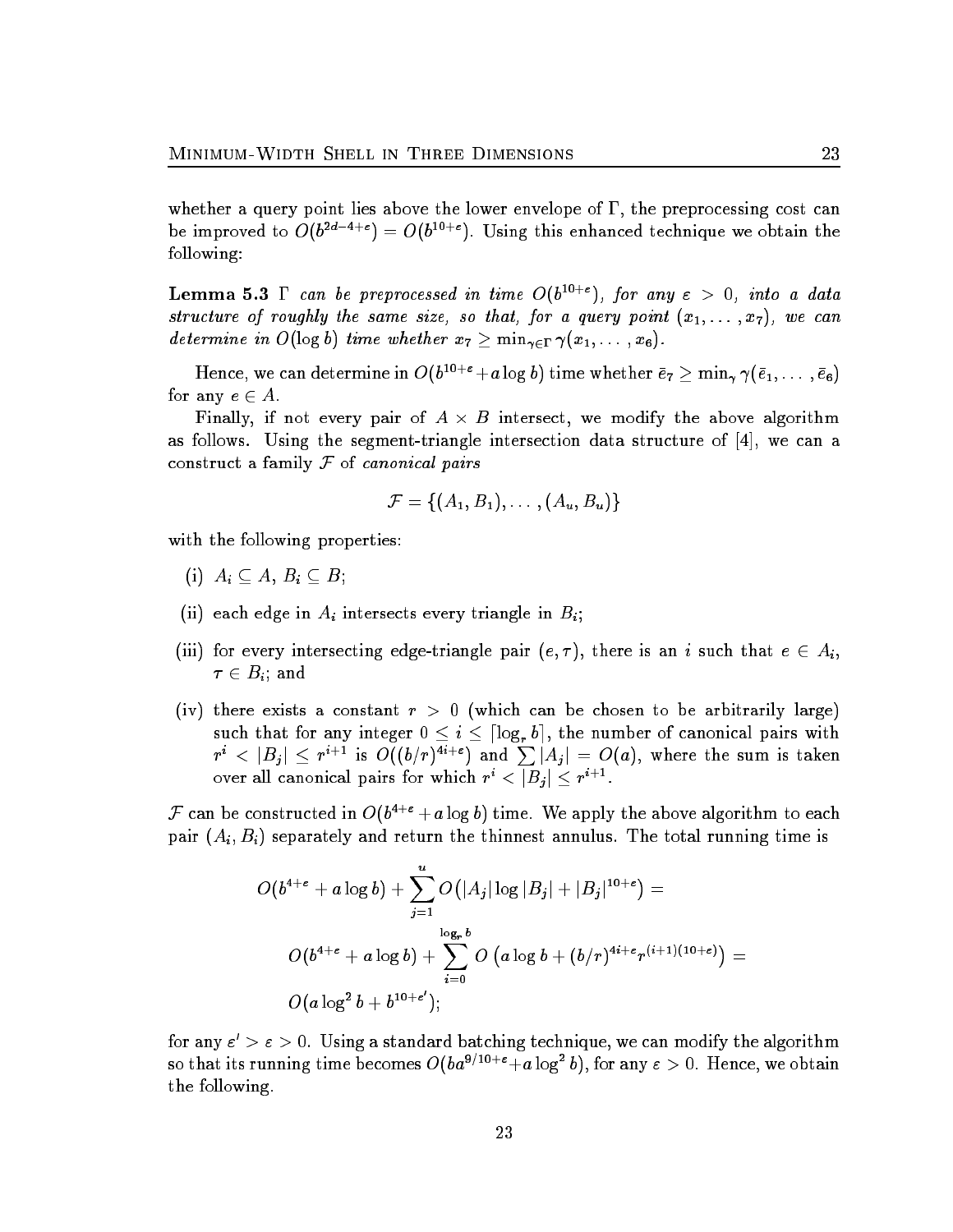**Lemma 5.4** Let A be a set of a edges of  $\text{Vor}_N(S)$ , B a set of b triangles lying in the 2faces of  $\text{Vor}_F(S)$ , and  $\omega > 0$  a real number. We can determine in  $O(ba^{9/10+\epsilon} + a \log b)$ time the relative order of  $\omega^*(A, B)$  and  $\omega$ .

Combining this procedure with the techniques in  $[5, 9]$ , we can finally derive the following lemma, which, as argued above, completes the analysis of the running time of our algorithm.

**Lemma 5.5** Let A be a set of a edges of  $\text{Vor}_N(S)$  and B a set of b triangles lying in the 2-faces of  $\text{Vor}_F(S)$ . We can compute  $\mathcal{A}^*(A, B)$  in  $O(ba^{9/10+\epsilon} + a \log^2 b)$  time, for any  $\varepsilon > 0$ .

#### **Conclusions** 6

We presented simple and efficient approximation algorithms for computing the minimumwidth shell containing a set of points in  $\mathbb{R}^d$ . Although a few approximation algorithms were proposed earlier for the planar case, all of them made some assumptions either on the input points or on the minimum-width annulus. We also presented the first subcubic algorithm for computing a minimum-width shell containing a set of points in R3 . We conclude by mentioning a few open problems:

- Can the running time of our planar approximation algorithm be improved to  $O(n\log n + 1/\varepsilon^2)?$
- $\bullet$  Can the minimum-width shell containing a set of points in  $\mathbb{R}^3$  be computed in near-quadratic time?
- Develop an efficient as algorithm for computing the minimum-width cylindrical shell containing a set of points in  $\mathbb{R}^+$ .

# References

- [1] P. K. Agarwal, B. Aronov, and M. Sharir, Computing envelopes in four dimensions with applications,  $SIAM$  J. Comput., 26 (1997), 1714-1732.
- [2] P. K. Agarwal, H. Edelsbrunner, O. Schwarzkopf, and E. Welzl, Euclidean minimum spanning trees and bichromatic closest pairs, *Discrete Comput. Geom.*, 6 (1991),  $407-$ 422.
- [3] P. K. Agarwal and J. Erickson, Geometric range searching and its relatives, in: Advances in Discrete and Computational Geometry (B. Chazelle, J. E. Goodman and R. Pollack, eds.), AMS Press, Providence, RI, 1998, pp. 1–56.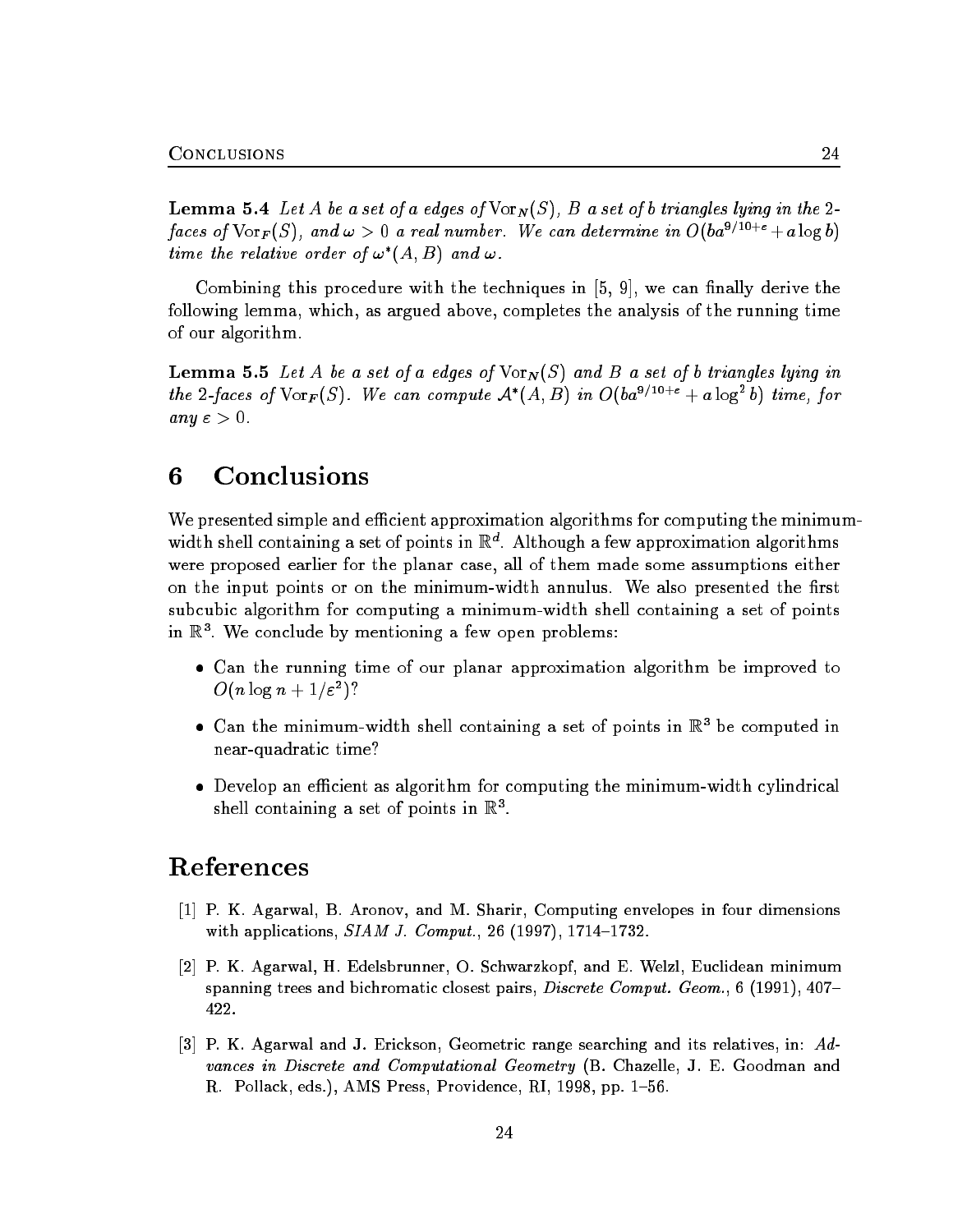- [4] P. K. Agarwal and J. Matousek. On range searching with semialgebraic sets. Discrete Comput. Geom.,  $11$  (1994), 393-418.
- [5] P. K. Agarwal and M. Sharir, Efficient randomized algorithms for some geometric optimization problems, *Discrete Comput. Geom.*, 16 (1996),  $317-337$ .
- [6] P. K. Agarwal, M. Sharir, and S. Toledo, Applications of parametric searching in geometric optimization, *J. Algorithms*,  $17$  (1994),  $292-318$ .
- [7] A. Aggarwal, L. J. Guibas, J. Saxe, and P. W. Shor, A linear-time algorithm for computing the Voronoi diagram of a convex polygon, *Discrete Comput. Geom.*, 4 (1989) 591-604.
- [8] F. Aurenhammer. Voronoi diagrams: A survey of a fundamental geometric data structure.  $ACM$  Comput. Surv., 23:345-405, 1991.
- [9] T. M. Chan, Geometric applications of a randomized optimization technique, Proc.  $14th$  Annu. ACM Sympos. Comput. Geom., 1998, pp. 269-278.
- [10] B. Chazelle, H. Edelsbrunner, L. J. Guibas, and M. Sharir, A singly-exponential stratification scheme for real semi-algebraic varieties and its applications, Theoret. Comput.  $Sci.$ , 84 (1991), 77-105.
- [11] M. de Berg, J. Bose, D. Bremner, S. Ramaswami, and G. Wilfong, Computing constrained minimum-width annuli of point sets, Proc. 5th Workshop Algorithms Data Struct., Lecture Notes Comput. Sci., Vol. 1272, Springer-Verlag, 1997, pp. 3–16.
- [12] H. Brönnimann, B. Chazelle, and J. Matoušek, Product range spaces, sensitive sampling, and derandomization, Proc. 34th Annu. IEEE Sympos. Found. Comput. Sci., 1993, pp.  $400-409$ .
- [13] D. P. Dobkin and D. G. Kirkpatrick, A linear algorithm for determining the separation of convex polyhedra, J. Algorithms,  $6(1985)$ ,  $381-392$ .
- [14] C. A. Duncan, M. T. Goodrich, and E. A. Ramos, Efficient approximation and optimization algorithms for computational metrology, Proc. 8th ACM-SIAM Sympos. Discrete Algorithms, 1997, pp.  $121–130$ .
- [15] M. Dyer and N. Megiddo, Linear programming in low dimensions, in: Handbook of Discrete and Computational Geometry (J. E. Goodman and J. O'Rourke, eds.), CRC Press LLC, Boca Raton, FL, 1997, pp. 699-710.
- [16] H. Ebara, N. Fukuyama, H. Nakano, and Y. Nakanishi, Roundness algorithms using the Voronoi diagrams, Abstracts 1st Canad. Conf. Comput. Geom., 1989, p. 41.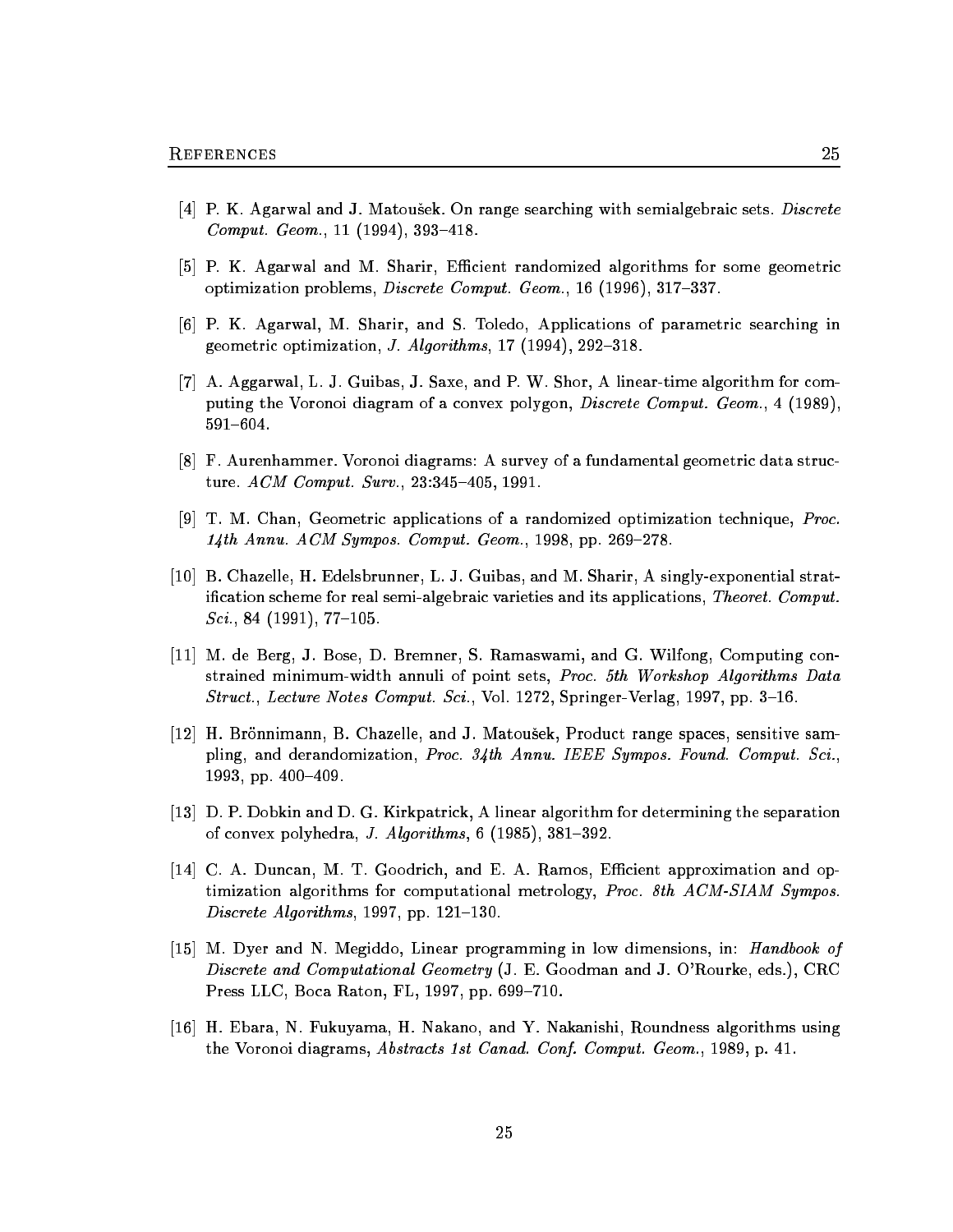- [17] H. Edelsbrunner, L. J. Guibas, and J. Stol, Optimal point location in a monotone subdivision,  $SIAM$  J. Comput., 15 (1986), 317-340.
- [18] O. Egecioglu and B. Kalantari, Approximating the diameter of a set of points in the Euclidean space, *Inform. Process. Lett.*, 32 (1989), 205–211.
- [19] L. W. Foster, GEO-METRICS II: The Application of Geometric Tolerancing Techniques, Addison-Wesley, Reading, MA, 1982.
- [20] J. García-Lopez and P. Ramos, Fitting a set of points by a circle, Proc. 13th Annu.  $ACM$  Sympos. Comput. Geom., 1997, pp. 139-146.
- [21] S. Har-Peled. Constructing approximate shortest path maps in three dimensions.  $SIAM$ J. Comput.,  $28(4):1182-1197, 1999$ .
- [22] D. Haussler and E. Welzl, Epsilon-nets and simplex range queries, Discrete Comput.  $Geom., 2 (1987), 127-151.$
- [23] R. Kumar, and D. Sivakumar, Roundness estimation via random sampling, Proc. 10th ACM-SIAM Sympos. Discrete Algorithms, 1999, pp. 603-612.
- [24] V. B. Le and D. T. Lee, Out-of-roundness problem revisited, IEEE Trans. Pattern *Anal. Mach. Intell., PAMI-13 (1991), 217-223.*
- [25] J. Matousek, M. Sharir, and E. Welzl, A subexponential bound for linear programming,  $Algorithmica, 16 (1996), 498–516.$
- [26] K. Mehlhorn, T. Shermer, and C. Yap, A complete roundness classification procedure, Proc. 13th Annu. ACM Sympos. Comput. Geom., 1997, pp. 129-138.
- [27] J. S. B. Mitchell, D. M. Mount, and C. H. Papadimitriou, The discrete geodesic problem,  $SIAM$  J. Comput., 16 (1987), 647–668.
- [28] F. P. Preparata and M. I. Shamos, Computational Geometry: An Introduction, Springer-Verlag, New York, 1985.
- [29] T. J. Rivlin, Approximating by circles, *Computing*, 21 (1979), 93–104.
- [30] U. Roy, C. R. Liu, and T. C. Woo, Review of dimensioning and tolerancing: representation and processing, Comput. Aided Design, 23 (1991), 466-483.
- [31] U. Roy and X. Zhang, Establishment of a pair of concentric circles with the minimum radial separation for assessing roundness error, *Comput. Aided Design*, 24 (1992), 161– 168.
- [32] M. Sharir and P. Agarwal. Davenport-Schinzel Sequences and Their Geometric Applications. Cambridge University Press, New York, 1995.